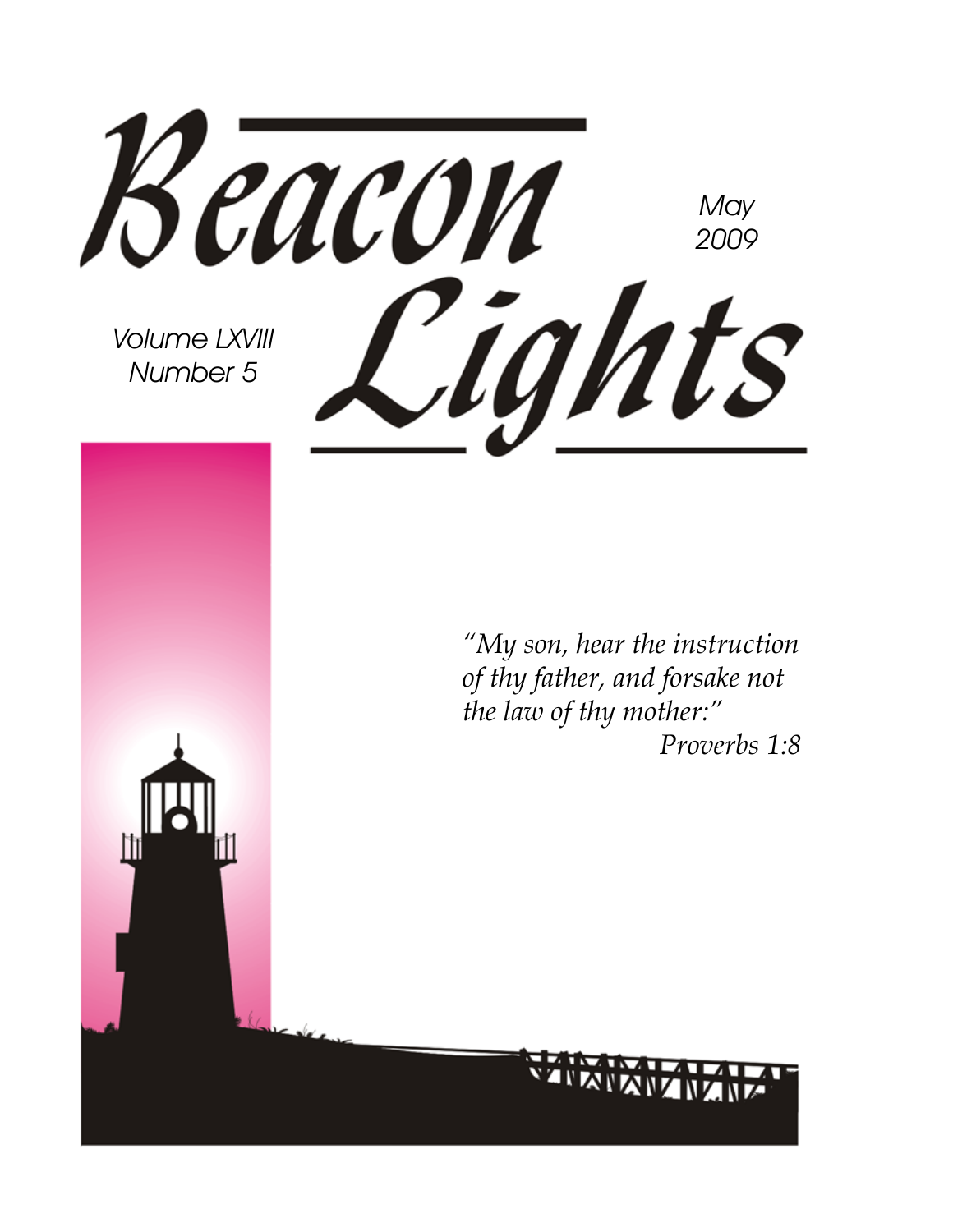#### **BEACON LIGHTS**

#### **Table of Contents**

**EDITORIAL** 

| 3  | <b>Ascension-Pentecost</b>                                                                                        |
|----|-------------------------------------------------------------------------------------------------------------------|
| 4  | <b>FRUITEUL BRANCHES</b><br>O Sing Ye Hallelujah                                                                  |
| 7  | CREATION THROUGH THE SPECTACLES OF SCRIPTURE<br>A Look at Mushrooms Through the Spectacles of<br><b>Scripture</b> |
| 8  | <b>GEM OF THE MONTH</b><br><b>Sunday Morning</b>                                                                  |
| 9  | DEVOTIONAL<br>Watching Daily At My Gates—<br>May 21 - June 15                                                     |
| 13 | CHURCH FAMILY<br>A Daughter to Her Mother                                                                         |
| 15 | CHURCH HISTORY<br>I Remember Herman Hoeksema:<br>Personal Remembrances of a Great Man (8)                         |
| 18 | CHURCH NEWS                                                                                                       |
|    | LITTLE LIGHTS                                                                                                     |

**19 500 Years Ago… "Let Us Find the Truth!" (3)**

EDITOR John Huizenga Email: editor@beaconlights.org

CONTENTS COMMITTEE John Huizenga Tom Cammenga Christiana DeJong Trisha Haak Kris Moelker

EXECUTIVE FEDERATION BOARD Kyle Thompson (President) Karl Dykstra (Vice‑President) Emily Hoekstra (Secretary) Eric Pols (Treasurer) Denise Kooienga (Librarian) Leah Koole (Vice-Secretary) Eric Pastoor (Vice-Treasurer) Justin Koole (Youth Coordinator) Rev. Garry Eriks (Spiritual Advisor) Prof. David Engelsma (Spiritual Advisor)

BUSINESS OFFICE Beacon Lights Jeanine Huizenga 621 Williams Street Randolph, WI 53956 Phone: (920) 326-6186 Email: subscriptions@beaconlights.org

BEACON LIGHTS ON THE INTERNET www.beaconlights.org

BEACON LIGHTS ON TAPE A free service to the legally blind. Contact Brad Vander Veen 11395 Hunters Meadow Allendale, MI 49401 Phone (616) 895-1904

CHURCH NEWS ANNOUNCEMENTS Melinda Bleyenberg Email: DMBleyenberg@tds.net.

BOOK SALES Contact the Business Office

TYPESETTER Robert Vermeer

PRINTER James Huizinga

MAILERS Bill & Fran Leep

*Beacon Lights* is published monthly by the Federation of Protestant Reformed Young People's Societies. Subscription price is \$10.00. Please send all correspondence, address changes, subscriptions, and article submissions to the business office.

#### EDITORIAL POLICY

The articles of *Beacon Lights* do not necessarily indicate the viewpoint of the Editorial Staff. Every author is solely responsible for the contents of his own article.

The *Beacon Lights* encourages its readers to contact the business office with any questions or comments. Letters may be edited for printing. We will not publish anonymous letters, but will withhold names upon request.

If any material of *Beacon Lights* is reprinted by another periodical, we will appreciate your giving the source and forwarding the printed periodical to the business office.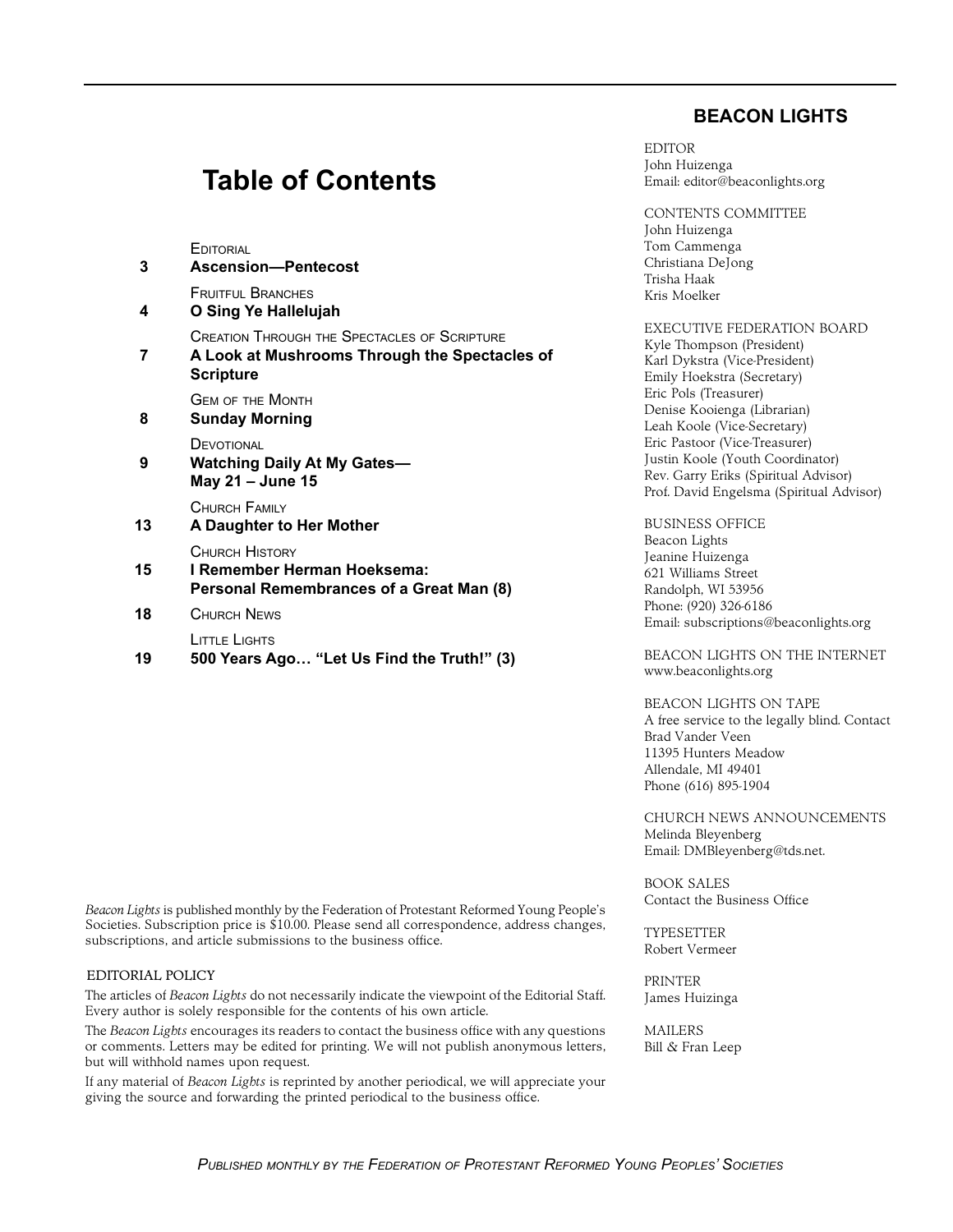#### **Editorial**



### Ascension—Pentecost

by Rev. C. Hanko — Oak Lawn, Illinois

Triumphant Easter, day of first-fruits, in which Christ arose as Victor over sin, death and the grave.<br>
Glorious ascension, for he went through the heavens to Father's throne, where he was crowne<br>
with glory and honor to r Glorious ascension, for he went through the heavens to Father's throne, where he was crowned with glory and honor to rule over the works of God's hands.

Blessed Pentecost, feast of harvest, when he came to dwell with us in the Spirit, to bless us with all spiritual blessings from heaven and to take us unto himself that we may be where he is.

Without his ascent into heaven there could be no outpouring of the Spirit on Pentecost, no more than there could be an ascension without the resurrection from the grave. Nor could there be a resurrection unless it was preceded by the atoning death of the cross, no more than there could be a cross unless the Son of God came into the likeness of our sinful flesh, born of the virgin.

Christmas, Good Friday, Easter, Ascension Day and Pentecost are so many links in the chain of our salvation, filling our hearts with joy and praise to God.

Yet Ascension Day is a forgotten occasion. And Pentecost suffers the same lot.

Who would forget Christmas? If for no other reason than that the stores and display windows are decorated in festive array weeks in advance and carols are as popular as turkey on Thanksgiving. Even Good Friday gains recognition, and Easter vies with Christmas in growing popularity. But who bothers about Ascension Day or Pentecost?

Even in the church the interest waxes warm at Christmas time, for the story of the Christ-child never seems to lose its appeal. Also the passion weeks, climaxing in Good Friday, hold our attention to the suffering and death of the cross. And interest once more flames high on Easter as we follow the rapid flow of events on the amazing, glad day of the resurrection. But we need a special note on our memorandum pad to remind us of Ascension Day, and a similar note, twice underscored, not to forget Pentecost.

What may be the reason? Are these last two occasions less important than the others? Is it of lesser importance to the church of Jesus Christ here on earth that Christ ascended to heaven and poured out his Spirit upon the church than that he was born, suffered, died and arose again on the third day? Perish the thought.

Or is it because historical facts, which always have a special appeal to us, are somewhat lacking at these last two occasions? It is true that the story of Christ's ascent into heaven is very brief. The historical facts of Jesus' last appearance to his disciples on the mount, his final words, his being received up into heaven, so that a cloud received him out of their sight, and the sudden appearance of the angels and their message, are all soon told. And the known facts accompanying the outpouring of the Spirit are also few. There was the fact that it was Pentecost and the disciples were all with one accord met in one place awaiting the promise of the Spirit. There were the signs of the rushing, mighty wind, cloven tongues as of fire sitting upon each of them, and the speaking in various languages. There was the gathering of the multitude that had come together to investigate more closely into these things that were noised about, the speaking of the disciples to each in their own language, the reaction of the people and the sermon of Peter, followed by the conversion of about three thousand souls. More facts than could be mentioned about the resurrection. Yet, when we stop to think of it, do we have so many facts immediately connected with the birth of Christ that Christmas should take such a predominant place, even in the church? And even so,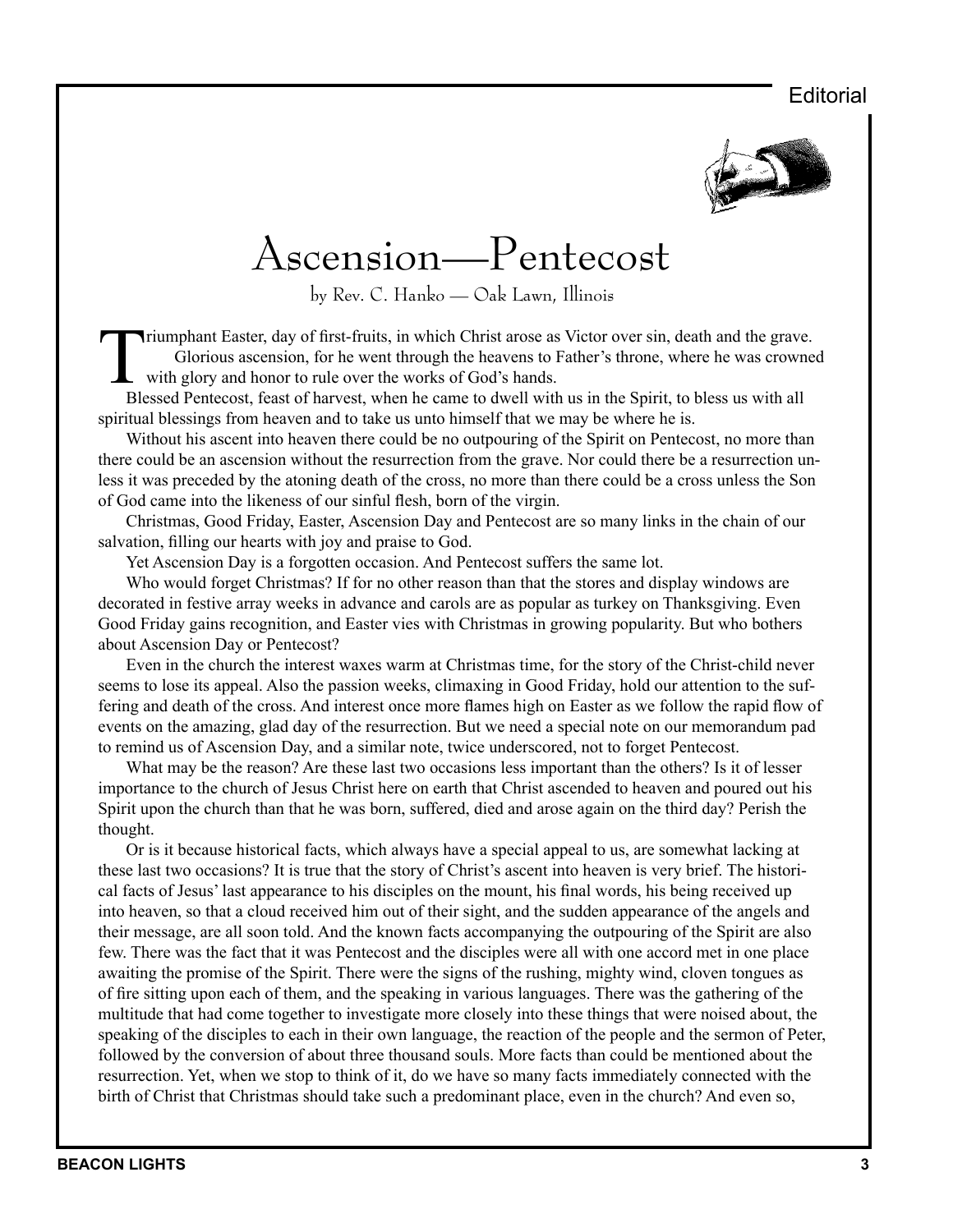what do we have left if we have nothing but the historical facts of Christ's birth and death and resurrection? What spiritual value lies in a mere story, if we lose ourselves in that? A story cannot save us, no more than it can fill our hearts with praise to God.

The facts of the case seem to be that there is some natural appeal to the historical events connected with Christ's life on earth. That appeal we fail to find in the ascent into heaven and the outpouring of the Spirit. Yet if we lose ourselves in that natural appeal, Christ's birth, suffering, death and resurrection cannot have any real significance for us. Nor will we look forward in anticipation toward the commemoration of Ascension Day and Pentecost.

The shepherds found more than a mere babe in the manger. They found the promised Messiah, the Saviour, born in poverty and shame to bring glory to God and peace on earth in the people of his good pleasure. When Jesus died on the cross the disciples lost more than a friend and master, for they confessed him to be the Christ, the Son of the living God. When he died they seemed to have lost all for time and eternity. Therefore the glad day of the resurrection left Mary Magdalene without her Rabboni, but enriched her and all the true disciples with the hope of an eternal and blessed reunion in Father's house with its many mansions. The resurrected Lord has gone into heaven, whither he now dwells and rules over all things, whither he blesses us with all spiritual and eternal blessings in the Spirit, and whence we expect him in that day when he will change our vile bodies into the likeness of his glorious body. Christ in heaven means more to us than his presence on earth could ever mean. Besides, he is busily engaged in preparing a place for us there, and preparing us for that place, that we may be where he is. And he will take us unto himself in a perfect and eternal reunion in glory.

Of that we are assured through his Spirit in our hearts. Triumphant Easter. Glorious Ascension. Blessed Pentecost. ❖

*The late Rev. C. Hanko was a minister in the Protestant Reformed Churches from 1929-1977. This article was reprinted from May, 1943* Beacon Lights*.*

#### Fruitful Branches

## O Sing Ye, Hallelujah!

by Dan Bergman

*"Then sang Moses and the children of Israel this song unto the LORD, and spake, saying, I will sing unto the LORD, for he hath triumphed gloriously: the horse and his rider hath he thrown into the sea.*

*The LORD is my strength and song, and he is become my salvation: he is my God, and I will prepare him an habitation; my father's God, and I will exalt him." Exodus 15:1-2*

These were the words of Moses which<br>he spoke after the Loro delivered<br>him and the children of Israel from<br>Pharaoh and his chariots by drowning he spoke after the Lorp delivered him and the children of Israel from Pharaoh and his chariots by drowning Pharaoh and the Egyptians in the Red Sea.

This is certainly a well known story about God delivering his people, and the way in which he did it is surely one of the most powerful messages in all of scripture.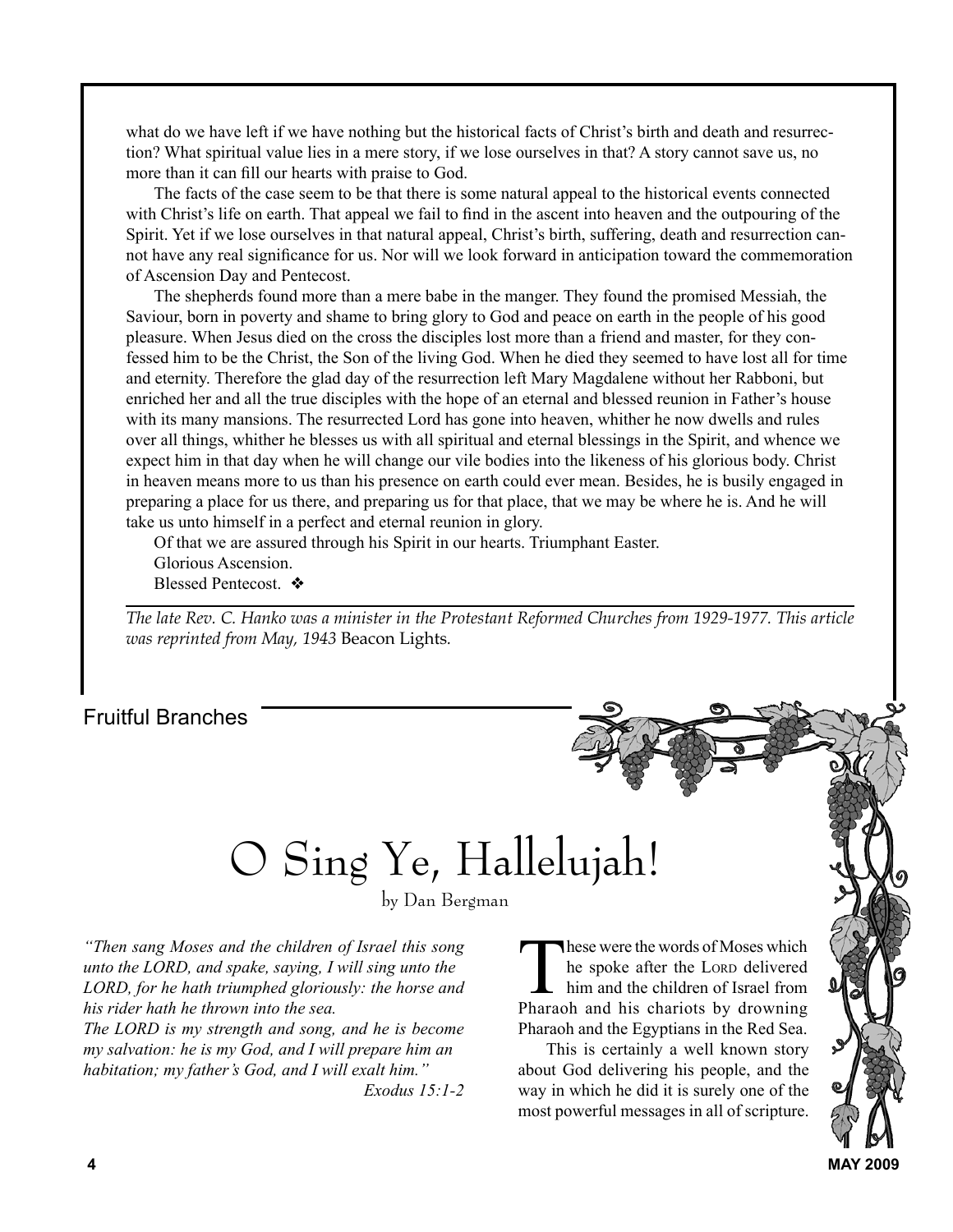What is interesting to note about this is how Moses and the children of Israel responded—they sang unto the LORD! Is that how you and I would have responded?

Let us take a moment to look at that question and a few others that come to mind when we talk about singing. I am not sure how much it is really thought about when it comes to singing. We may, unfortunately, sing and talk about singing out of custom and tradition without actually putting much thought into it. There are many questions that may come to mind when we think about singing. Why do we sing? What do we sing about? Do we sing only in church? These are only a few questions that may come up. I will refer to and answer these questions and a few more throughout this article.

First, we will look at why we sing. We can start out by referring back to Moses and the people of Israel and why they sang. Did they sing just because it was something to do? Did they sing because they were "rubbing it in" the faces of the Egyptians? The answer to both these questions is an obvious, No. The reason is because they were praising God for delivering them out of the hand of Pharaoh and his men. The people were joyful to God for all that he had done and does do for his people as their shepherd. And we are reminded of that in Revelation 15:3; "And they sing the song of Moses the servant of God, and the song of the Lamb, saying, Great and marvellous are thy works, Lord God Almighty; just and true are thy ways, thou King of saints."

We today, as did Moses and the other saints of the Bible, have a plethora of reasons and examples to praise our great God. And one of the ways we praise him is by singing. One of those reasons is what we find already in Lord's Day 1 of the Heidelberg Catechism. We all know the well-known Q&A.

Q. What is my only comfort in life and death? A. That I with body and soul, both in life and death, am not my own, but belong unto my faithful Savior Jesus Christ; who, with his precious blood, hath fully satisfied for all my sins, and delivered me from all the power of the devil; and so preserves me that without the will of my heavenly Father, not a hair can fall from my head; yea, that all things must be subservient to my salvation, and therefore, by his Holy Spirit, he also assures me of eternal life, and makes me sincerely willing and ready, henceforth, to live unto him.

I initially had only part of the answer, but then thought against it since the reason we should rejoice is found in the entire answer. How beautiful that answer is that we, by God's grace, can give from our heart and soul.

For, as we find in Psalm 139:14, we are "fearfully and wonderfully made."

The psalmist David spoke in the book of Psalms of why he glorifies God with singing. In Psalm 13:6 he mentions how he will sing unto the Lord "because he hath dealt bountifully with me." He writes in Psalm 71:23 of how the Lorp has redeemed his soul. Throughout scripture it speaks of the wondrous works of God. I Chronicles 16 is entitled a *Psalm of Thanksgiving*. In that chapter we find the words "wondrous works" and "marvellous works" mentioned at least in three different verses (9, 12, 24). The word "sing" is found approximately 70 times in the Psalms alone. A few of those passages, aside from the ones already mentioned, are: Psalm 30:4; 47:1-2, 6-7; 104:33; 149:1. In Psalm 89:1, the psalmist writes that he "will sing of the mercies of the Lord forever." Also, let us remember the words which we find in the first part of Psalm 92. There we read; "It is good to give thanks unto the Lord, and to sing praise unto thy name, O most High: To show forth thy loving-kindness in the morning, and thy faithfulness every night."We even find the importance for singing here in the *Beacon Lights* under "Watching Daily At My Gates," where at the end of each devotional it says to sing Psalter\_\_\_.

Why do I mention all of this? Because, even after we think about all those things which God does and hath done and will do, we still—as a result of our sinful nature—have a tendency to not sing the way in which we aught. As I mentioned earlier, we may very likely do it merely out of habit. If you were to look up the definition for the word "sing" in the dictionary, *Webster's* definition would read; "utter words or sounds musically." In a [worldly] sense that is true. However, as believers we must sing from the heart, for we are singing to our God. I am not saying that you must have your mouth open wide enough that you can have three fingers horizontally stacked together and be able to put them between your teeth (as you were probably shown and taught in grade school or junior high). It does mean, however, that you should sing with joy in your heart where it can be seen on your face. Just remember the next time you do sing, that whether or not others see your heart expressed on your face, God can always see your heart. We should, as we find in Psalm 9 and Psalter #17, sing with these words in mind; "O Lord Most High, with *all my heart*  Thy wondrous works I will proclaim; I will be glad and give Thee thanks And sing the praises of Thy Name" [emphasis mine].

As I mentioned in my previous article about how our church attire can reflect our inner attitude, so it is true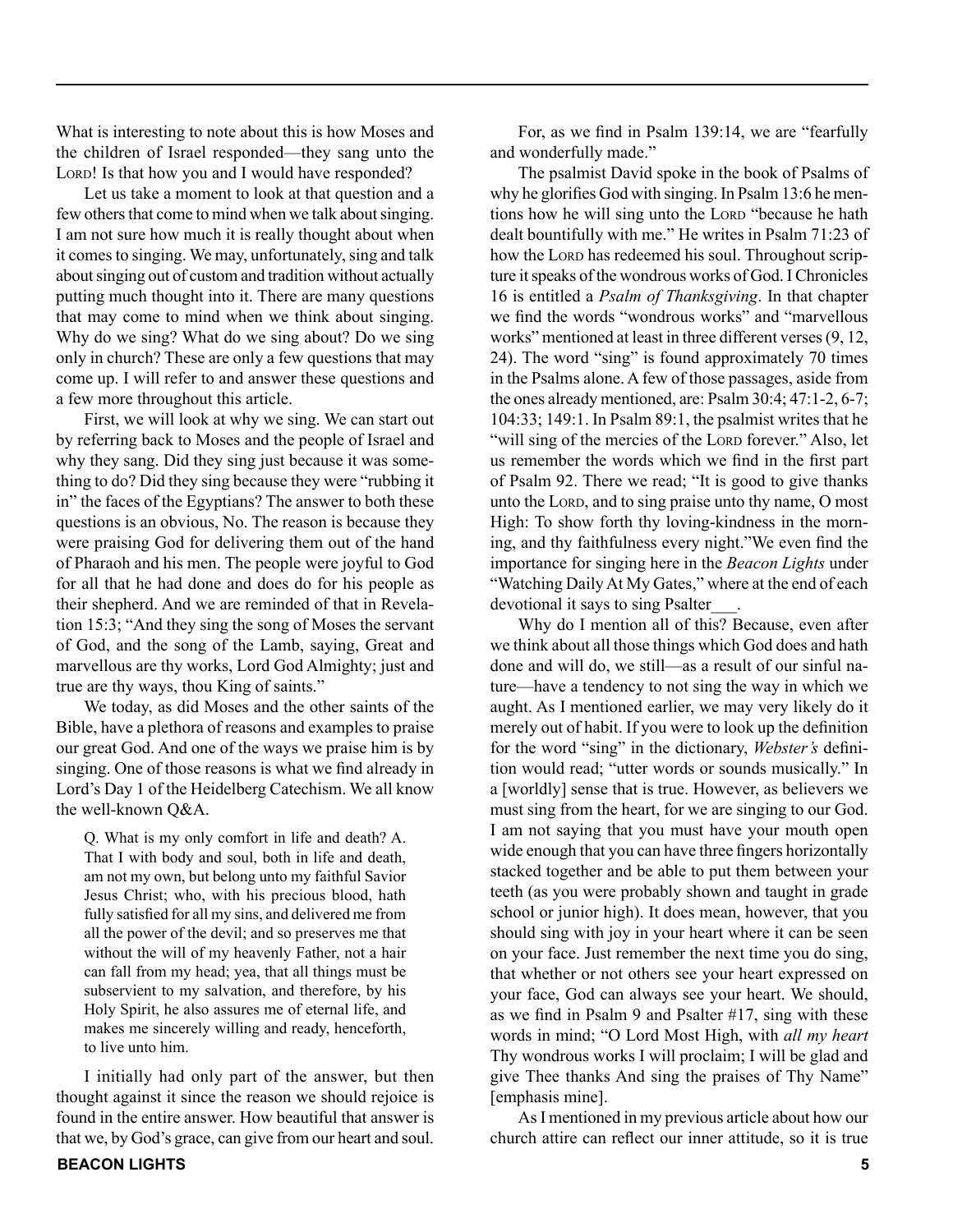with singing; the attire we wear on our heart can reflect through our singing. Remember, it doesn't matter how good you sound or whether you can read music. What matters is whether or not you sing joyfully and thankfully *to God*.

When we are contemplating whether or not we feel like singing, we should think about these words; "Sing praises to the Lord Most High, To Him Who doth in Zion dwell" (Psalter #17, stanza 5).

Or these words we find in Psalter #50, which is based on Psalm 22: "Come, ye that fear Jehovah, Ye saints, your voices raise; Come, stand in awe before Him, and sing His glorious praise." Let us not forget that we must "sing to the Lord with a cheerful voice" (Psalter#268, stanza 1). Why? "Because the Lord our God is good" (Psalter #268, stanza 4).

In Lord's Day 2, Q & A 4 we read, "What doth the law of God require of us?" We hear that answer every Sabbath morning. We hear the pastor begin to sum up the law with these words; "Thou shalt love the Lord thy God with all thy heart, with all thy soul, and with all thy mind, and with all thy strength." So, "serve the LORD with gladness: come before his presence with singing" (Psalm 100). We also find it to be our Christian duty, as set forth in Ephesians 5, where it speaks of "singing and making melody in your heart to the Lord" (verse 19).

Now that it has been laid out as to why it is so important that we must sing, we should now take a glimpse into how we are to go about doing this. One great way we do this is when we gather on the Lord's Day—to sing with joy and gladness. Sing with a smile on your face so that all can see the joy and happiness you have in your heart as you express it outwardly and vocally. Another way is to get a small or larger group of people together and sing and fellowship with each other. This is a great way to meet other fellow believers of the same or even a different denomination. There are groups that do this very thing. Keep your eyes and ears open and ask around, for someone either knows of or is a part of one of these wonderful groups already.

Do you really enjoy singing? Have you ever considered joining your church choir or one that is near by? Many of our churches have a choir each year. I personally feel that the number of members of the choir – in at least a few of our churches – is considerably smaller than the number of overall members in the church. That is really too bad since there are many members of the church who do have a good singing voice, have been in choir before and are not any longer for some reason, or do not feel they would be comfortable being in choir, or have other "reasons" for not being a choir member. Are you hesitant to join because you feel that you do not have the voice it takes or are not a good reader of music? Let me just help you by saying what I said earlier that God does not care what you sound like. God cares if you sing from your heart. Never forget that! The decision whether or not to join choir is of course completely up to you. If you decide to join, you will be welcomed with open arms.

I feel that too may people don't sing emphatically because they are afraid of what they sound like or even what others will think of them. You may think that it is "not cool" to sing, and act as if you do not care. Always remember that God is always watching and deserves our heart-felt praise to him. "And the congregation worshipped, and the singers sang, and the trumpeters sounded: And they sang praises with gladness, and bowed their heads and worshipped" (II Chro. 29:28a, 30b). The next time you do get together with the group to sing, consider these Psalter numbers: #70, taken from Psalm 30; #261 and #424, taken from Psalm 98.

Are you a child of God? Did God send his son Jesus Christ to die on the cross and shed his blood to wash away your sins? Sing ye, Hallelujah! Is the Lorp preparing you a place in the clouds of glory where you will someday be with him, where there will be no more pain or sorrow? Sing ye, Hallelujah! God has created all things and is our sovereign ruler. He is in control of everything, for, not even a hair can fall from our head without the hand of God being in control. Do you have faith in and believe that? Sing ye, Hallelujah!

We have an awesome God who is the one true eternal God and King. There are definitely numerous reasons to praise and exalt our great creator. I pray that the next time you and I sing, we will do so from the depths of our souls. Sing ye, Hallelujah! I want to end with these words we find in Psalter #315, which is based on Psalm 177:

*Praise Jehovah, all ye nations All ye people, praise proclaim; For His grace and loving-kindness O sing praises to His Name. For the greatness of His mercy Constant praise to Him accord; Evermore His truth endureth, Hallelujah, praise the Lord.*  $\bullet$ 

*Dan is a member of Hudsonville Protestant Reformed Church in Hudsonville, Michigan.*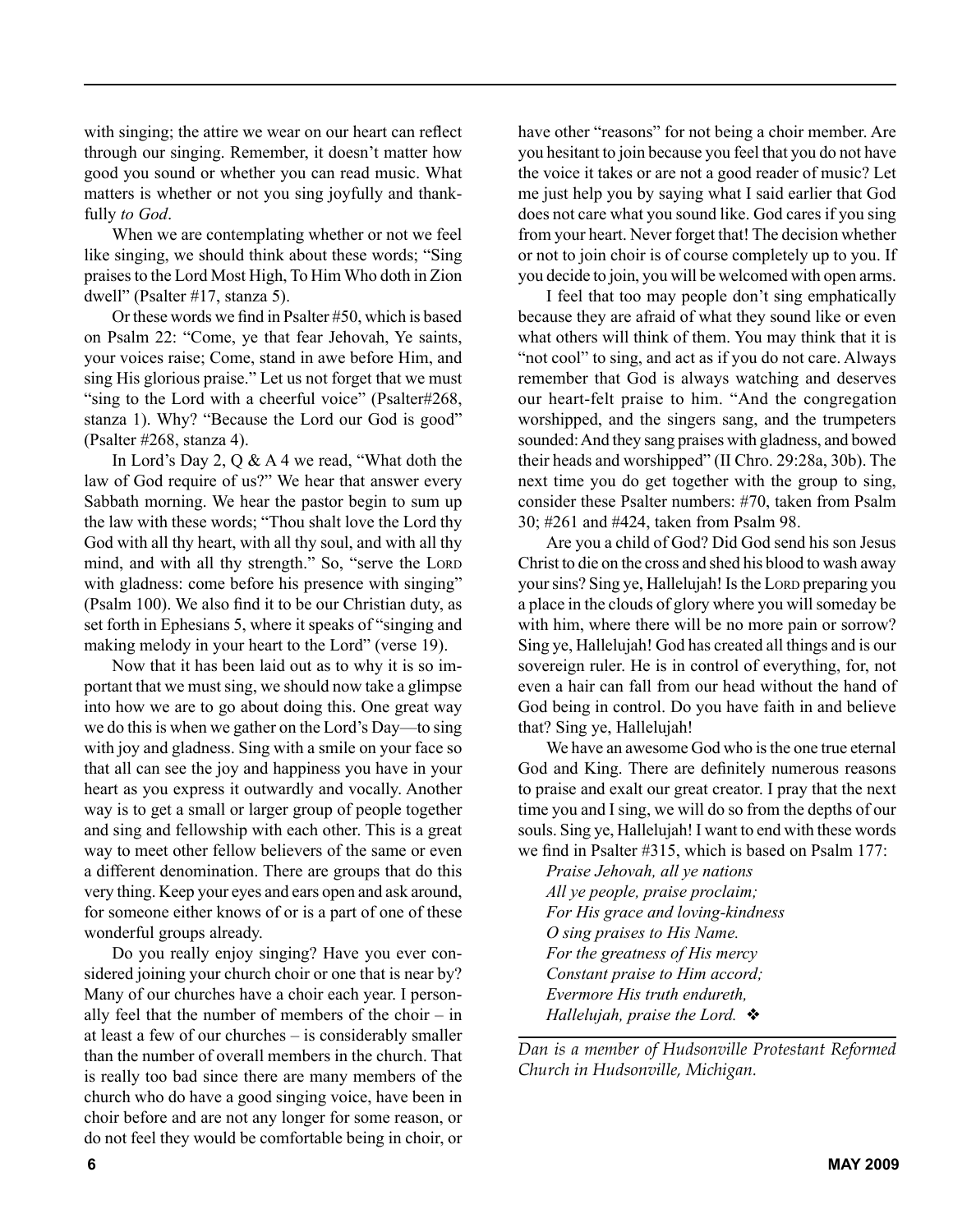## A Look at Mushrooms Through the Spectacles of Scripture

by John Huizenga

The April showers bring May flowers...and mushrooms. Yesterday they were nowhere to be seen, but throughout the cool damp night, their ghostly forms appear here and there in the yard and sometimes in perfect circular rings. If you walk through a wooded area, you may find them growing from rotting wood or pushing from under the leaves. After a few dry days, they seem to melt away and disappear.

Although they seem to sprout out of nowhere, they really don't. A mushroom is really only a small part of a much larger organism living underground. The organism itself can be huge, covering acres of ground, but it lives unnoticed until conditions are right and parts of it absorb water and expand into what we know as a mushroom.

Mushrooms are not plants. They have no chlorophyll and do not make food with sunlight and photosynthesis like plants do. Scientists place them the classification of fungi. Beneath the ground they grow as a network of mi-

croscopic filaments called hyphae. The filaments produce acids and enzymes that break down organic materials around them unto small molecules that can be absorbed and used by the mushroom as food. These fungi, along with other living organisms serve to break down once living material to the point where they can be used again by plants.

The underground body of a mushroom can remain small and restricted to a tree stump, or if unhindered, it can continue to grow beneath the ground for miles, spreading out in all directions. Wherever there is sufficient moisture and organic material present, the fungus will continue to grow and fill the area with its network of threads. It quietly goes about its work of digesting dead plant material and storing away the nutrients until the conditions are right

**BEACON LIGHTS 7**

to send up mushrooms, puffballs, truffles, or other types of "fruiting bodies."

The mushroom itself is able to grow so quickly because it really does not "grow" with cell division, but rather inflates with water. All the cells have been prepared ahead of time to form a "miniature" mushroom that waits until the right temperature and moisture conditions. In order for a mushroom to inflate with water, a plentiful supply of water must be close at hand, and the air must have enough humidity. If the air is too dry, the mushroom will loose water into the air faster than it soaks it up. If it is too wet, the mushroom itself will rot.

The mushroom does not simply inflate for show. The mushroom is responsible for sending out spores that will get caught up with the breeze into the air to be scattered to some other region of the earth where the work of fungi are needed. The spores are like seeds that can grow into another fungus. For this work, God has

> designed the mushroom to release the spores at the best time and weather conditions for the spreading of spores. Just after the rain when the air is still heavy with moisture, the mushroom quickly inflates and prepares the spores. As the air dries out spores drop like fine dust from under the canopy of the mushroom and are picked up by the dry rising air that has been heated by the sun. By the time the air has dried and the wind and heat of the day intensifies, the process of releasing spores is complete and the mushroom disappears from sight. Though no longer visible, the organism continues, alive and growing beneath the ground.

> As with every other creature of God, a look at it through the spectacles of Scripture reveals the great wisdom and handiwork of God. No detail of

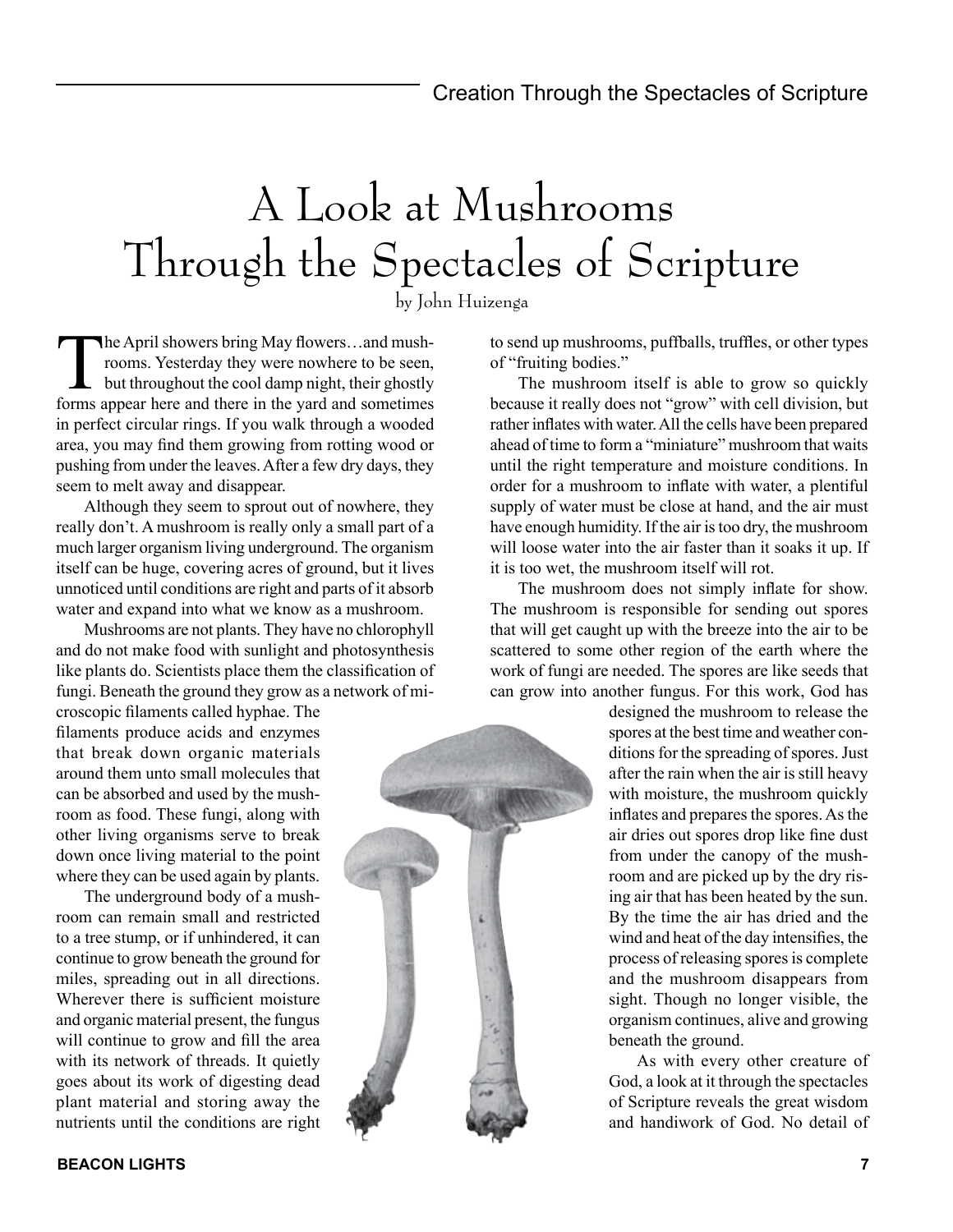the intricate workings of creation has been overlooked. The life, created by God, indeed fills every nook and cranny of creation and faithfully serves its purpose to the glory of God.

A look at mushrooms through the spectacles of Scripture also displays a truth about the church that remains undetected by the most powerful microscope. You may recall a sermon or catechism instruction about the church where the visible manifestation of the church was explained in distinction from the invisible church as the body of Christ that consists of all the saints throughout the whole world and throughout all time. We understand the visible church buildings and the gathering together there of local congregations of believers to be but a small visible manifestation of a much larger organism that is unseen. As with mushrooms, the visible manifestation of the church in a particular place may come and go, but the organism remains and continues to grow.  $\triangle$ 

*John is a member of Randolph Protestant Reformed Church in Randolph, Wisconsin and is editor of* Beacon Lights.

Gem of the Month

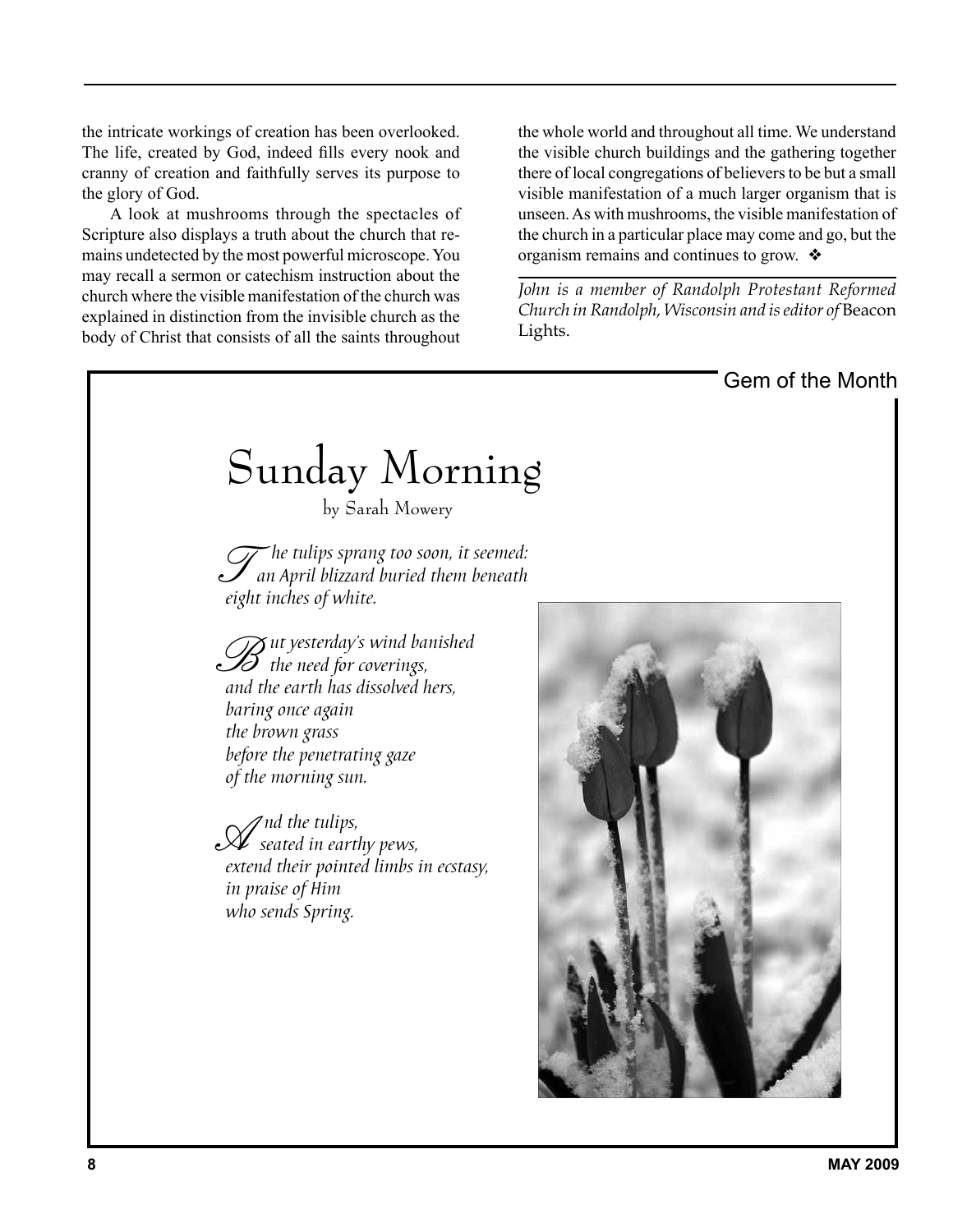## Watching Daily At My Gates

by Chester Hunter

#### May 21 Read John 11:1-6

Notice two things about this short passage of Scripture. First of all we see that sickness is for the glory of God. This may be a hard thing to understand; it certainly was for the disciples. Even though sickness came into the world as a consequence of sin, it serves the ultimate purpose that God may be glorified. For the child of God, as Lazarus undoubtedly was, it is not the way to spiritual damnation. We must always remember this as we sit by the bedside of a loved one, or as we suffer the pains of some sickness ourselves. We must be reminded of the truth of Romans 8:28. The second thing, which I will touch on more later, is the truth of Christ's human nature. We can be assured even in our sickness that Christ has paid for our sins by undergoing in his earthly body a life of suffering on this earth. He loved Lazarus, and he loves us.

#### May 22 Read John 11:7-16

In these verses we see that Jesus is looking toward the end of his work here on earth. He knew that to go to Lazarus would bring him one step closer to his death. But he also knew that this was ordained of the Father that he might bring salvation to his people. The disciples were having trouble comprehending all of this. We are no better. Even as we watch for Christ's return, we must remember that he is coming, and that this world is not our home. This is not easy sometimes. Let us pray for the grace to look ahead for Christ's return and to watch and pray each day.

#### May 23 Read John 11:17-27

In verse 25 we see another of the "I Am's" of Christ. Jesus speaks this word of comfort in response to Martha's confession of her faith in Christ. Christ is speaking not only of life in this present world which he will give back to Lazarus, but also of life in the world to come. Our calling is to believe in Christ the Son of God. He is the only way to eternal life. This is another one of John's messages. Only Christ has the words of life. Do we believe this? Do we live this? Let us live

lives that show our belief in Christ who came into the world and died so that we may live.

#### May 24 Read John 11:28-35

Jesus is coming to the end of his journey on this earth. Both his human and divine natures are touched by the events in front of him. First of all, he sees the pain and suffering caused by the death of Lazarus, his friend. Secondly, he sees those who supposedly are to be comforting but are not. He knows that some of those same Jews would be shouting, "Crucify him!" in a very short time. Jesus's weeping is important for us. It took someone with the same human nature as ours to suffer the death of the cross in order that we would not suffer the pain of eternal death. Let us give thanks for the weeping Jesus who wept for us that we may enter the place where there will be no more weeping.

#### May 25 Read John 11:36-44

What a joyous scene that must have been for Lazarus's family at that gravesite! It is far different from most family scenes at gravesites. The tears of sorrow flow freely, as earthly ties are broken. But yet there will be a scene of greater joy someday. That will be the day when we are all freed from the bondage of sickness, pain, and death. That will be when Christ will return on the clouds of glory and receive all his church to himself. Then Jesus will not groan because of unbelief, but he will receive our wholehearted praise for all that he has done for us. Let us look through our tears at the grave as a place of victory for our loved ones as they have passed through death and entered the place of eternal rest.

#### May 26 Read John 11:45-57

There are two items of note in this passage. First of all, you see the two results of the preaching of the Word. Some believed, and some did not and ran to tell the rulers of what Jesus had done. These are always the results of true preaching. Secondly, we see an ungodly man prophesying of the result of Christ's death. His death would bring about salvation for all of God's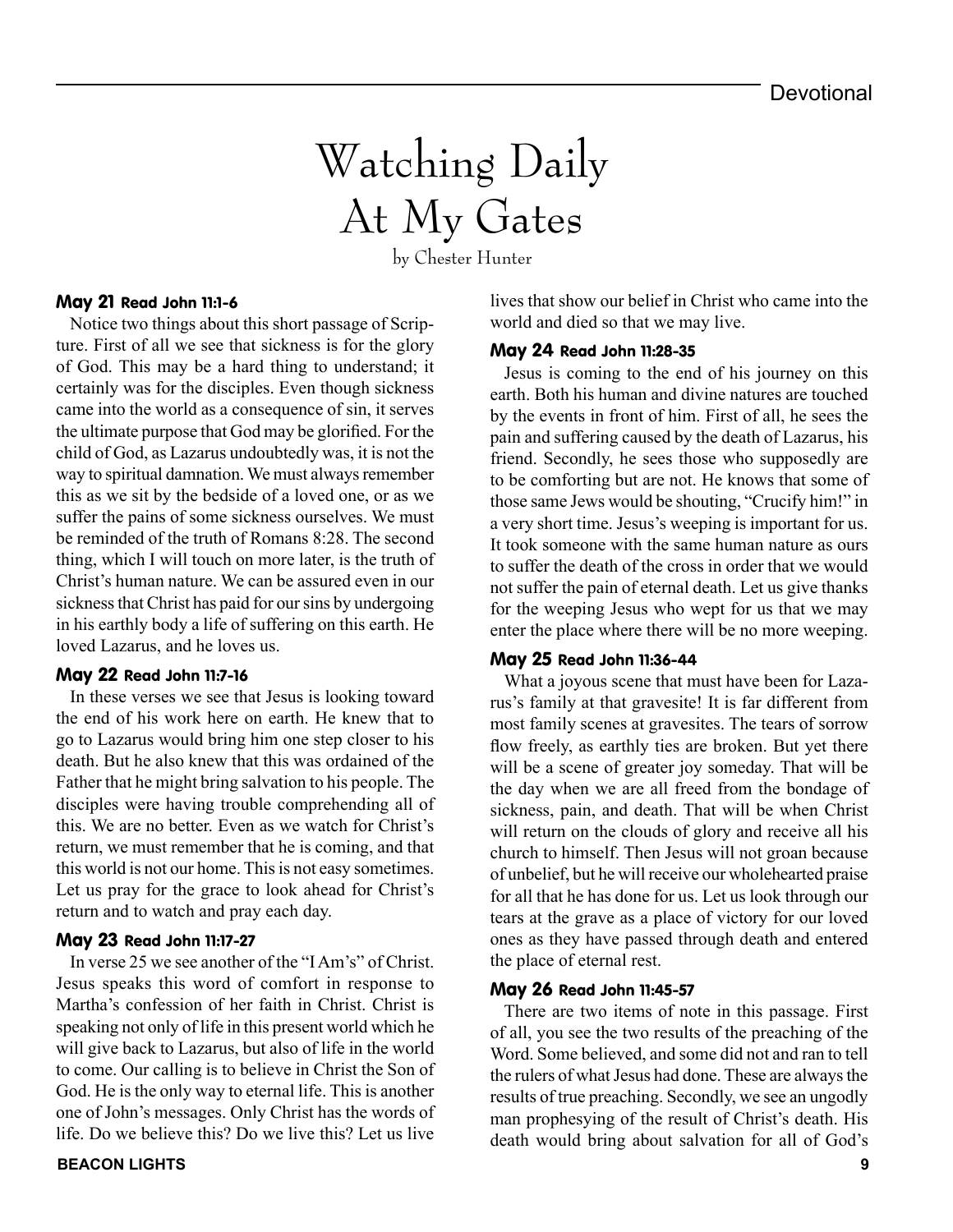people from every land. While Caiaphas was looking out for himself, he unwittingly spoke the truth. It was that truth which is our comfort. Jesus died for us. He did not die for the Jewish nation. In fact, Rome would destroy them approximately forty years later. Jesus died for us. What a comfort! What a blessing!

#### May 27 Read John 12:1-8

Do we love Jesus as much as Mary did? Are we willing to take what we have and offer it unto him for his sake alone? That is what Mary did. In doing so she showed her love for him at whose feet she loved to sit and hear his words? Are we like Mary? Do we like to hear the words of Christ? Do we love those words so much that we will give up our riches for them? Judas did not see that love because there was no love of Christ for him. Therefore, there was no love in him either. Let us love Jesus who gave his life for our sins. Let us live a life of love for Jesus and the things of his kingdom.

#### May 28 Read John 12:4-11

Is Jesus callous towards the needs of the poor? The answer, of course, is certainly not. His statement is one of truth, and therefore is stated that we may learn from it? We have poor, in many places in Scripture we find our obligation to care for them; therefore, they are there for us to help. These poor are among us. We do not need to look far away for them. They are on our path. Jesus said that they are always "with" you. What is our response? Do we care for the poor that are on our path? In doing so, we carry out the command to clothe, feed, and visit Christ. Let us busy ourselves carrying out this mandate of Christ.

#### May 29 Read John 12:12-19

Each of the actions and activities of Jesus was perfectly calculated. This was done, not like man would plan an event, but rather for his disciples' sake and ultimately for our sake. The disciples would later understand what was done and would use these things in their preaching. For us, we are part of the world that is gone after him. Do we see this? Do we see how God's providence leads to our salvation in one way or another? Jesus's triumphal entry is only a small picture of his real triumphal entry when he comes on the clouds of heaven to bring us into eternal glory! Let us watch for our king. Let us do this by praying often and looking at the signs of his coming which are all around us.

#### May 30 Read John 12:20-30

Verse 24 gives to us a picture that we can carry with us all of our lives. Most of us have some idea of how seed plants grow. When those seeds reside in the package, all that we have is the pretty picture found on the front. But when we place those seeds into the ground—bury them as it were—those seeds sprout and bring forth real fruit. Many of us dream of fresh corn, tomatoes, or beans during the winter. In the summer we get to taste the real thing. Christ had to die. Alive, he was only a picture of what he would be after his death, burial, and then resurrection. We have the promise already today. We are the fruit of his burial. What a blessing that is for us! Thanks be to God for this bountiful gift!

#### May 31 Read John 12:31-41

By grace we are children of the light. It is not of anything that we can do; it is not of anything that we must do. It is truly by grace alone that we can walk in that light. As we read God's Word, we can see the light, and by that light we know how we must walk. We have many opportunities today to hear that light, to read that light, and to discuss it. Let us make good use of those opportunities. For the day cometh when the world will attempt to extinguish the light, but we know that light is in our hearts. When we see the glory of that light let us walk in it.

#### June 1 Read John 12:42-50

Are the words of verse 43 about us? By nature they are. By nature we would not want to do anything that would cause disapproval from those around us. Oh, we might say that we want God's praise, but when it gets right down to it, what are our actions? We need daily to fight against this. We need to begin the day in prayer asking for help in fighting this sin. We need to ask for this help throughout the day. We need close the day in prayer asking for forgiveness for this sin. In the end what will Christ say? "Well done thou good and faithful servant" or "Depart from me, I never knew you."

#### June 2 Read John 13:1-11

Jesus left us a powerful example before he died. The task of washing feet was assigned to the lowest of servants in his day. Yet, that is what he did for us. He came to this earth, humbled himself, and died the death of the cross for our sakes. Are we willing to wash one another's feet? Are we willing to stoop down and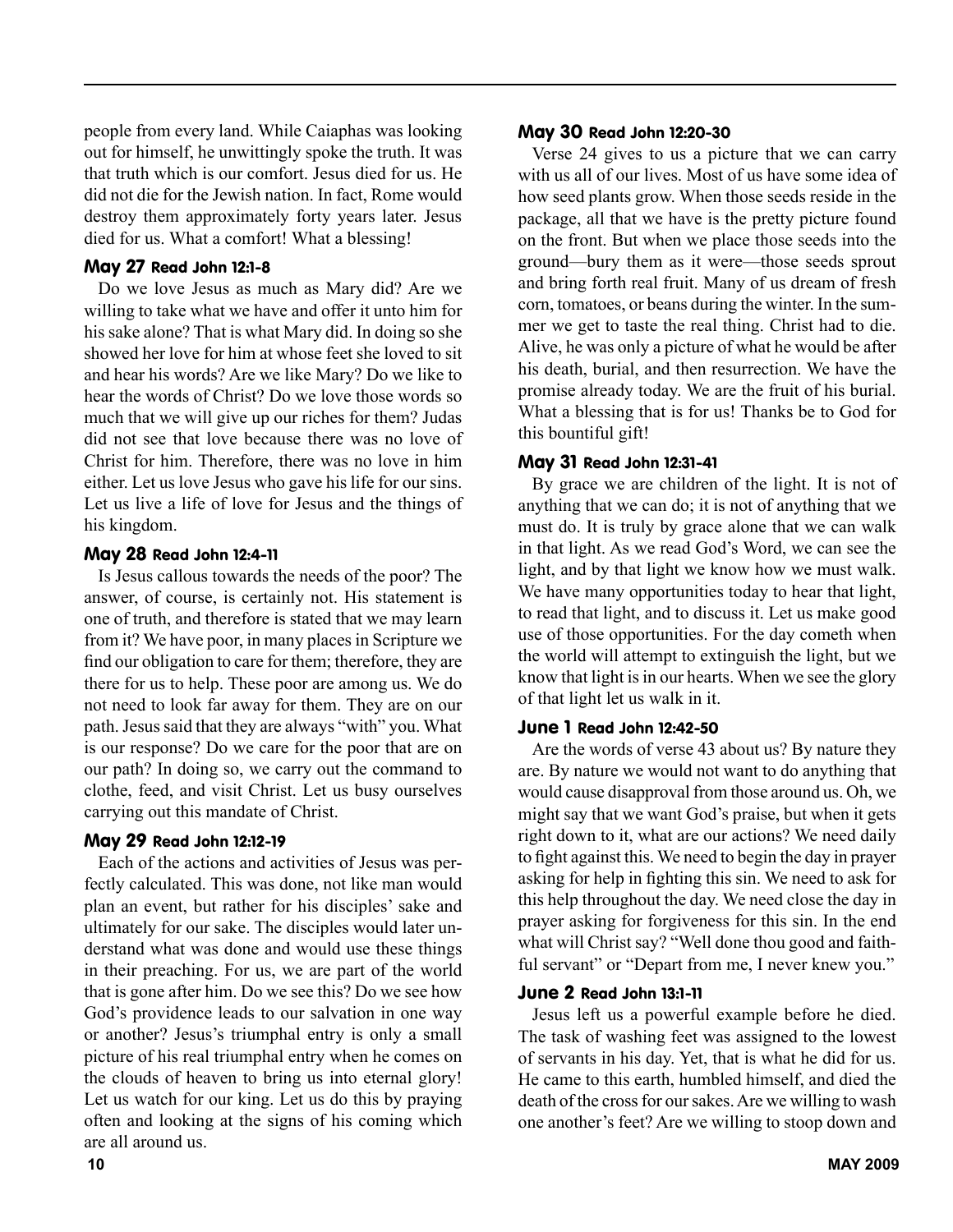help those in need even if it is a very menial task? This is what we must do if we are to follow Jesus. This is all part of "loving our neighbors as ourselves." Let us watch for the opportunities to serve those God has placed in our path even to washing their feet.

#### June 3 Read John 13:12-20

We have a continuation of yesterday's thought. Verse 16 sums up those thoughts. Jesus tells the disciples, and in telling the disciples, tells the church that we must wash one another's feet. We must all serve each other. We are all his servants; and, therefore, this command comes to all of us. It is a specific class of people however. Notice verse 18. "I know whom I have chosen." Judas was not included in the group of servants. Not all men can serve as Jesus did. Let us show our thankfulness at being chosen by serving one another and all that God places in our path.

#### June 4 Read John 13:21-30

Another prophecy of Scripture was fulfilled. David in the Psalms had prophesied that a friend would betray Jesus. Like Ahithophel, Judas was a friend in name only. God had foreordained that he would carry out the awful but necessary deed. It was necessary for our salvation. Jesus was walking on the final path of pain and suffering. Each step was marked by another jolt of pain. Each jolt was for us, his elect people. Do we appreciate the depths of the suffering that Jesus endured for us? Do we live lives of thankfulness for these sufferings everyday? Verse 30 marks the beginning of the long night of Jesus's suffering for us. Let us daily thank him for descending into hell so we do not.

#### June 5 Read John 13:31-38

Sometimes it is very hard for us to carry out the words of verses 34 and 35. Do we really love all those in the faith? Jesus was speaking to a very small group of men. These were men who had been brought together for a very important purpose, but yet Jesus had to remind them of that Christian virtue of love for the brother. In telling this to the disciples, he tells it to us. The disciples were the representatives of the New Testament church-us. We must love one another even as Christ loves us. We must care for one another even as Christ cares for us. This must be a love that shows in the world. The world hates the church, and the world loves nothing more than to see hatred among members of Christ's church. Let us heed this commandment of Christ and love one another today and every day.

#### June 6 Read John 13:33-38

Once again we are reminded that we cannot follow Jesus by ourselves. Peter thought that it would be easy to follow his Lord. He thought that even following him to the death was possible. Peter would have to learn a very hard lesson. That is the lesson that we must learn. Trying to follow Jesus on our own merits is impossible. The only way we can follow Christ is by grace. We can see that this is true by looking ahead to what happened with Peter. Even after cursing and swearing while denying his Lord, Christ forgave him and took him back. This is what grace is all about. Yes, we are no better than Peter. Yes, we are saved by grace. To God be all the glory!

#### June 7 Read John 14:1-7

Each of us must face death. It may be our impending death due to old age, or it may be the death of a loved one. Each death of a believer does not happen until Christ has prepared a place for that believer in heaven. When we go through death, we have the confidence that we do not travel the path alone. Christ is the way through that death. The truth of our salvation is sure because that, too, is Christ. Finally, in him we find life. We need not be troubled because our Elder Brother is with us and cares for us. He does this as we walk down life's path. He does this in such a way that there is nothing that will take us off that path. Let us not be troubled or afraid.

#### June 8 Read John 14:8-12

Jesus begins to teach the disciples about the truth of his ascension. The disciples still looked for an earthly kingdom. Jesus would first of all show them about the reality of his death which was about twelve hours away. Then he showed them about his resurrection and ascension. For the next seventy-two hours the disciples would experience a whole range of emotions. Later, they would see how it all came to pass and would use the experience for the growth of Christ's church. As members of that mature church, we must look to the day when Christ comes back. Our believing must be as theirs, as we, too, must believe that Jesus is the Christ who has redeemed us and will return on the clouds of glory and take us to heaven.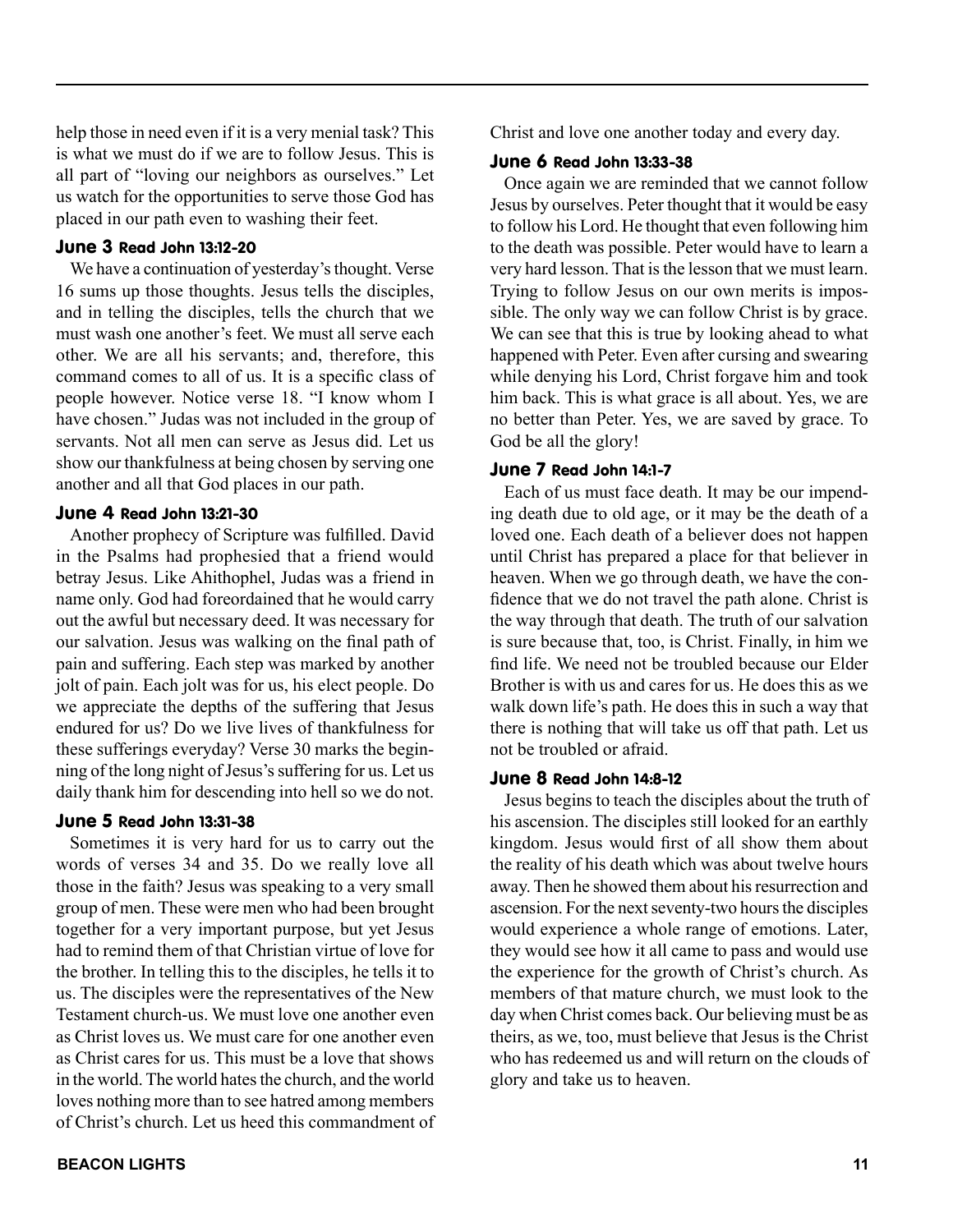#### June 9 Read John 14:13-18

As Jesus ends his last day on the earth, he leaves his disciples and us with words of immense comfort. Notice verse 14 and 15 first of all. When we ask, it will be granted. Of course we must ask in his name; we must ask that God's will be done. This is understood in these verses. But when we ask, we will be answered, and the answer will be good. Secondly, he reminds us that our love for him will be shown by keeping his commandments. Finally the beautiful words, "I will not leave you comfortless." It does not matter in what situation we find ourselves; we will not be left without his comfort. He comes to us in his Word by the Holy Spirit. He comes to us and comforts us in a way that no type of earthly comfort can match. We can feel his arms around us at all times. Let us ask him for our needs, let us keep his commandments in all that we do, and let us feel the comfort that only Christ can give.

#### June 10 Read John 14:19-24

Because Jesus lives, we live. What a beautiful thought! In that living we love our Savior. In our loving we serve him by keeping his commandments. All three activities go together. It is obvious that it is not of ourselves that we can live, love, and keep the commandments. They all flow out of that living Savior. The result is that God our Father comes to us and makes his abode with us. And then one day he will take us to the place Christ has prepared for us. What a glorious thought! Thanks be to God!

#### June 11 Read John 14:25-31

What more beautiful words are there than verse 27. We need to read them often. As we go through this life, quite often we are anything but peaceful. Our worries and concerns need to be taken to our elder Brother as the familiar hymn "What a Friend We Have in Jesus", states. When Jesus speaks to us "Peace," we may know and have that peace. Then our hearts will not be troubled. Then nothing in this world can shake us. Let us seek that peace and pray for Christ to calm our troubled hearts.

#### June 12 Read John 15:1-8

Jesus goes on in his discourse in the upper room to instruct his disciples about life without his presence. The figure he uses is very vivid. Those who say that good works come from a person alone must have to ignore these verses. Look at verse 4 and 5 again. Without Jesus we cannot bear fruit just as a branch from a grapevine cannot bear fruit unless it is attached to the vine. There are obviously two kinds of branches. There are those who remain on the vine and bring forth much fruit, and those who are detached from the vine and are burned. Let us bring forth those fruits of thankfulness that are foreordained that we should walk in them.

#### June 13 Read John 15:8-15

Notice the positive emotions throughout this passage. First of all, we see the idea of love. Christ has loved us so much that he laid down his life for us. He calls us to continue in that love. Secondly, we have the idea of joy. Only the people of God can enjoy any kind of joy. True joy is found in Christ and through Christ. Let us not get caught up in the pseudo-joy of the world. Finally, there is friendship. Real friendship flows out of true love and true joy. Christ is our friend. Are we friendly to him and to others? Let us enjoy these fruits of his work on the cross for us.

#### June 14 Read John 15:12-17

While some would say that verse 16 only applies to the disciples, as we know Scripture applies to all of God's people. We have not chosen Christ. Nothing could be farther from the truth. By nature which of us would? He has chosen us so that we will bring forth good fruit. The beginning of this fruit is our love for all of those chosen by Christ. As we enjoy this day and everyday, let us remember the commandment given by Christ to love one another. As we put that love into action, we will show our love for our Savior.

#### June 15 Read John 15:18-27

Jesus speaks a truth in the first part of these verses that may be hard for us to bear. The world will hate us. We do not like to hear these words. Many in the world say love, love, love. They would extol a doctrine of toleration. But if a man confess Christ, the world will hate him. How are we living? Do we confess Christ day by day and hour by hour. Do those around us know that we are Christians? Christ tells us to expect hatred, but he also gives to us hope. He has sent the Comforter, the Holy Spirit, who will help us in times of trouble. He will show to us what we must speak. He will comfort us in times of trials. Let us walk in these words. If the world does not hate us, we must examine our walk.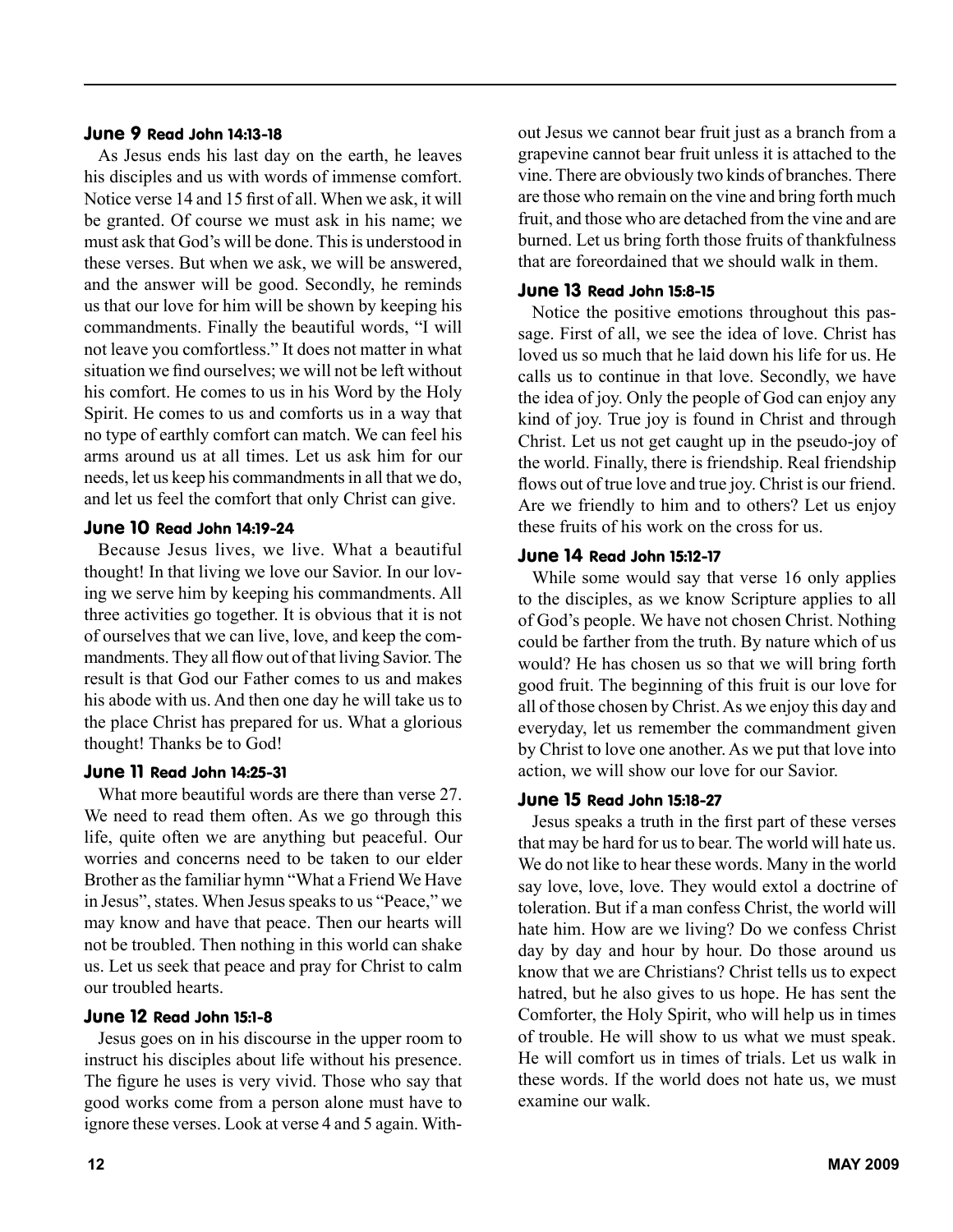## A Daughter to Her Mother

by Trisha Haak

s a child I always loved watching my mom bake<br>a pie. To me it was like watching a fine art in<br>progress. The precision of the ingredients, the<br>exact rolling out of the dough My favorite part was a pie. To me it was like watching a fine art in progress. The precision of the ingredients, the exact rolling out of the dough. My favorite part was when she would shape the pie crust with her thumb. Scalloped u-shapes would form around the entire pan like Michelangelo sculpting his David. Then she would place it in the oven and soon the smell would float through the kitchen to the entire house. I could never have any of the pie because it was always for company. But regardless, I enjoyed the process.

Mother is a term that can evoke so many different images. Typically these are images of love and nurture. But for the world today mother can be such a meaningless word. Some children have abusive mothers, mothers in jail, mothers addicted to drugs or even two mothers. Some mothers beat their children and some even commit the unspeakable by murdering their own flesh and blood. Some mothers reverse the role by trying to be their child's friend rather than the parent. The family unit crumbles as the role of mother becomes meaningless and void. So the anarchy of minds prevails resulting in an overindulged society that doesn't know discipline or fortitude. It's the Garden of Eden gone amuck.

On the other side of the antithesis lies the church. Surrounded by this chaos, but by God's grace not a part of it, the church holds certain precious truths that are worth dying for. The truth of God's word, the work of his Son, the fellowship of believers and mothers. They are a crucial part of the church and a beautiful manifestation of how God cares for his people. We are not thrown into this world in a cruel wind on a rainy night left to flounder like fish gulping for air on dry ground. Neither do we incubate in eggs, hatch on our own and waddle off precariously into the jungle of life. God created the role of mother to show us that he is a nurturing God who loves the people that he calls his own.

Where you perhaps looking for the benevolent hand of God the other day and despaired because you couldn't find it? Then perhaps you should have thought of your mother. That God is his infinite wisdom should ordain



such a role is evidence that God truly loves his people. He wanted us to be raised by a loving hand and a helping heart, by chastisement that would guide us and by feet that would walk us into the sanctuary of the church. He wanted us to be raised by mothers who would tell us the story of the cross, of saints who walked by faith and not by sight, and of a better place to come than the world we live in now. My mother loved me because God first loved me in eternity through the work of his son. She spent so many of her years sacrificing for me because Christ did it first on the cross. She instructed me in truth because God commanded it of her. She taught me that my greatest calling was to love God and to be a member of the church that taught his truth.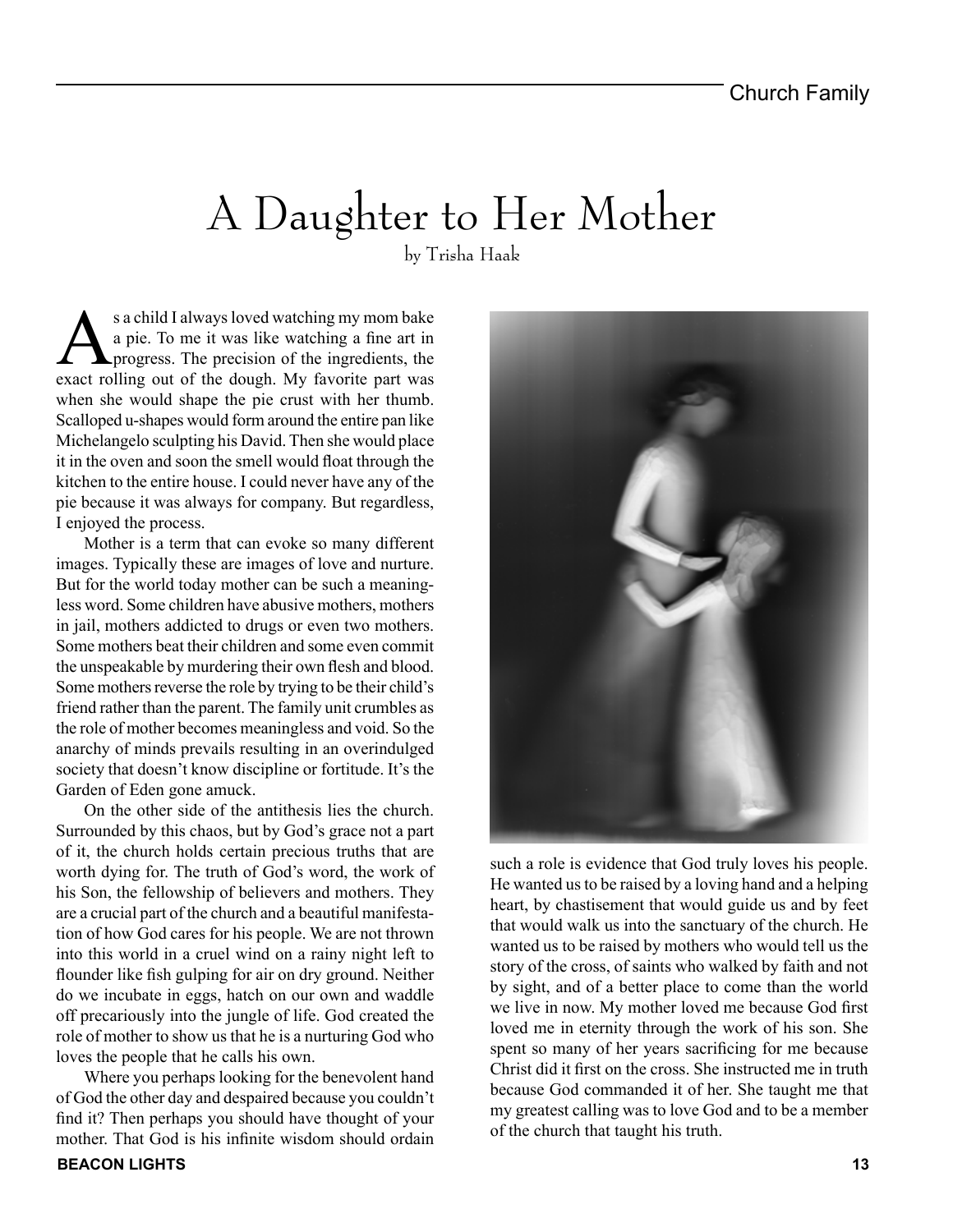Perhaps you read this with a scowl on your face. You never had such a mother as this. Perhaps you lost your mother when you were quite young or had a mother who in many ways was no mother at all. Though mother was for you not a physical person, the concept of mother (the love, nurture, and warmth) has always been yours in eternity. The Shepherd of the flock speaks specifically to you. For you who have suffered the loss of mother he gathers into his arms, into the eternal embrace of secure salvation. Mother to you is a higher concept reflected in the divine nature of the Trinity.

> they are the perfect fit for us because God chose them in eternity to play that role in our lives, to be a part of the things that work to our salvation.

When I think of the God's wisdom I often think of the mother that he choose for me. No other mother would do. She is a perfect fit. That's how it is for all our mothers. No, they are not perfect. They never will be in this lifetime. But they are the perfect fit for us because God chose them in eternity to play that role in our lives, to be a part of the things that work to our salvation. Whether your mother played the role well or not, whether she was the rock that the waves crashed against or the grains of sand that shifted in the sea waters, she was the mother that God choose for you. And for that fact alone you have no need for another.

Yet sadly we often describe a mother's job as thankless, as if we are content in using such an adjective to describe this high calling. It is as commonplace as any cliché, mother and thankless walking hand in hand, never seeing the one without the other. The world takes their thankfulness and crams it all in one day. That's very typical of the world. They often have to set the moral alarm clock of their minds to go off at a certain time to remind them to think of another. Oh yes, they say, it's Mother's Day. I'll have to send my mom some flowers. And then they go on living as before in selfishness and moral disarray.

It has to be different for us who are believers. Because of the grace of God it has to be different. Our lives are living thank you cards that we send to each other every moment when we are able. We live to serve and show gratitude to those who sacrifice for us. And if you think of those who have sacrificed the most for you, I daresay your mother would be towards the top of the list. I know mine is. But it isn't always easy to say thank you. Sometimes the words come out of our mouths and they feel like plastic, lifeless, with no meaning. After all, you say thank you to the cashier who hands you a receipt at the grocery store or to the waitress that brought you a refill. Our mothers have done so much more than that for us. So let me help you find the right words to say to her today and for all the days that follow.

"Mother, I would say thank you to for all that you've done for me but the words somehow don't seem enough. There was so much love, so much nurture and guidance. But most importantly, there was the loving act of you bringing me as a baby dressed in white, standing besides my father as I was baptized and given the seal and sign of God's undoubted love. You promised that day that by the grace of God you would do your utmost to instruct me in these doctrines. Nothing monumental. No walls fell that day, no nations rose to glory or power. The world didn't stop to take notice or even care. This event will never be written in their history books. A vow was made that day and to them it might as well have been the ramblings of the incoherent wind.

Yet God used you to bring me to the temple, a certain Hannah of old dedicating her Samuel to the Lord. And you brought me every Sunday after that. And then you brought me to a Christian school and to catechism. (What wondrous love is this, o my soul!) Do you see why "thank you" simply won't do? Because we both know, Mother, that it was all the work of God. It was his hand. So I'll speak to you in the language that you know and love. I'll tell you thank you the way you've always wanted to hear it: Mother, I love Zion. I've walked about her ramparts. I've studied her defenses. And you are right, Mother. She is beautiful. I love her and I love her Maker. So you can let me go and be happy because I am in the everlasting arms. No matter where I am in life, whether beside you or a hundred miles away, I'll always fly away and meet you on golden streets by a crystal river where our Maker dwells and knows us and calls us by name."  $\triangleleft$ 

*Tricia is a member of Trinity Protestant Reformed Church in Hudsonville, Michigan.*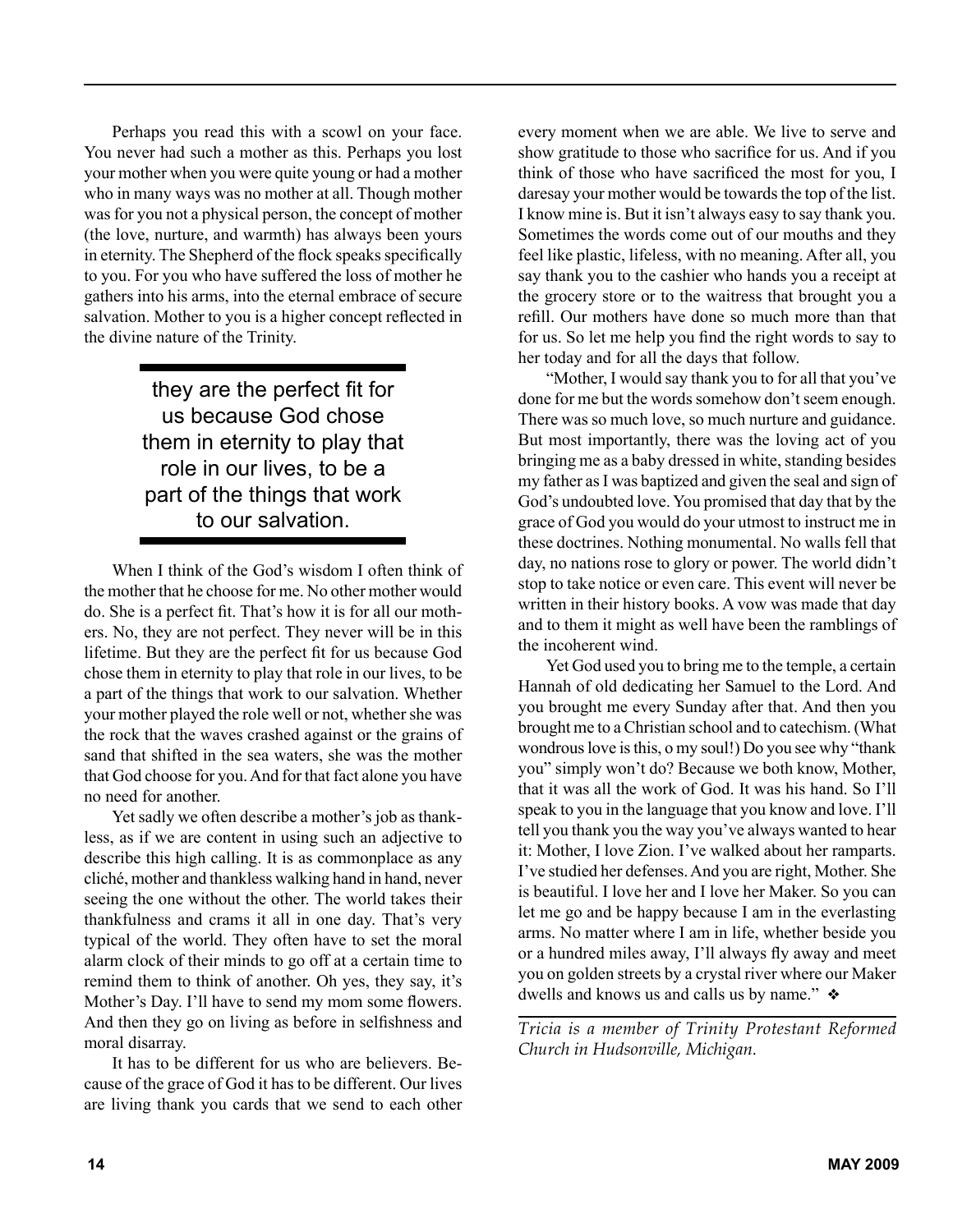## I Remember Herman Hoeksema: Personal Remembrances of a Great Man (8)

by Prof. David J. Engelsma

#### **A God-given Leader**

In Richard Newhouse's response to Herman Hoeksema's "*peccavi*" ("I have erred"), "It took him forty years to admit he made a mistake, and then he did it in a language nobody can understand," there was more than met the eye.

The remark reflected the awareness of the members of the Protestant Reformed Churches that Hoeksema was never wrong.

I do not at all refer to his spiritual life. He was a sinful man, with only a small beginning of the new obedience. He confessed this in his congregational prayers, in his sermons, and in all his writings. No theologian humbled the elect sinner, including, of course, himself, more deeply than did Hoeksema. He taught the total depravity of the natural man, unmitigated by common grace; the continuing total depravity of the regenerated child of God *by nature* to the end of his days, rightly applying Romans 7:24 to the believer; the defiling of every good work of the saint with sin; and the grace of God as the source of all good in the Christian.

He mentioned to me once, offhandedly, that his private prayer on the platform at church, in preparation for preaching, always was, "I repent of all my sins; forgive me." "Offhandedly," but with the unmistakable purpose that I should do the same.

Nor do I refer to his personal dealings with others in his everyday life. About this I know very little, and care less. But I do note that I found his dealings with me and with others courteous and brotherly during the three years of my contact with him in the seminary. By all accounts, his conduct in his marriage and family was exemplary. No one could ever blame him for a fault that disqualified him for the ministry. With the rarest exception, during all the long and bitter controversy in the late 1940s and early 1950s, that threatened the very existence of the churches he loved and that must have well-nigh killed him, he stuck doggedly to the doctrinal issue, while his opponents were relentlessly attacking his person.



*The pastor in his study" from* Therefore Have I Spoken *p. 131)*

But I refer to his public stands for truth and righteousness, his public instruction to the churches, and his public advice regarding important cases and issues in the churches, whether from the pulpit, in the *Standard Bearer*, in his many books and pamphlets, and at the church assemblies. Throughout his entire, long ministry, he was never, or almost never, wrong. Never did he have to say, "I have erred," whether in English, Dutch, or Latin. Never did he have to recant a position he had taken. Never did he have to admit that he had misled the churches.

(I qualify my "never" by "almost never," because he himself publicly announced a former error regarding a significant issue. Whereas he had once uncritically assumed the tradition that the "innocent party" in a divorce may remarry, he came to see that marriage is a lifelong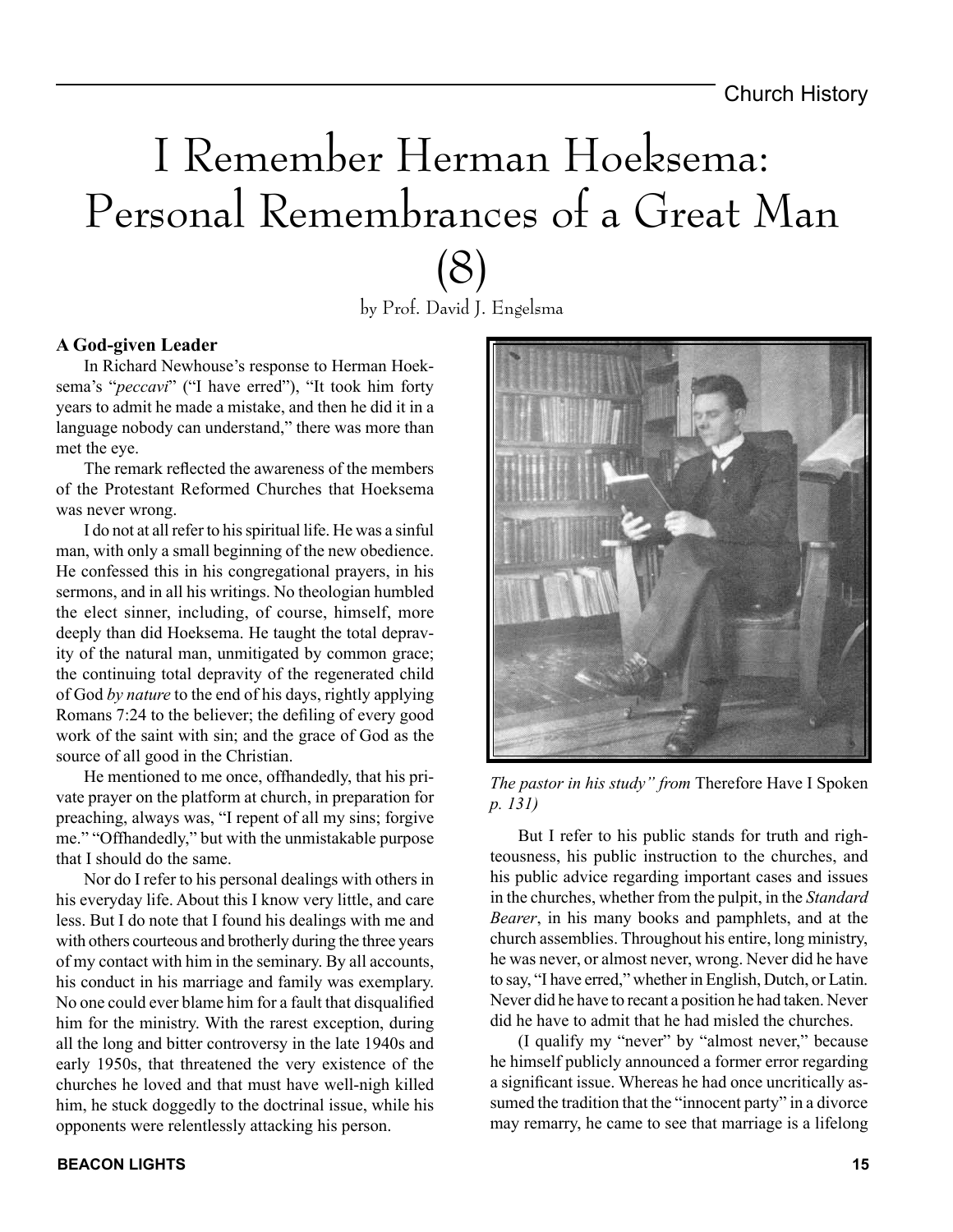bond, unbreakable even by fornication. There were a few other issues during his ministry in the Protestant Reformed Churches about which, if he was not wrong, the Churches did not follow his lead.)

Hoeksema was almost always right.

He was right very early in his ministry, in the Christian Reformed Church. He was right in the "flag controversy" during World War I, as even Christian Reformed historians now openly acknowledge. He was right in the "Bultema Case," regarding premillennial dispensationalism. He was right in the "Janssen Case," regarding higher criticism of the Bible, particularly the Old Testament. He was right in the "common grace" controversy, regarding a love of God in Jesus Christ that is wider and broader than election and regarding a spiritual union of the church and the anti-Christian world. The fruits of this doctrine in the Christian Reformed Church today are God's own vindication of Hoeksema's stand for truth and godliness in 1924.

He continued to be right in the prominent place God gave him in the Protestant Reformed Churches.

The outstanding instance was the warning he sounded against a covenant doctrine of a (saving) grace of God to all baptized children, conditioned by the faith and obedience of the children, and the instruction he gave concerning the unconditional covenant of grace, when in the late 1940s and early 1950s the Protestant Reformed Churches stood at the crossroads. That he was right in his theology of the covenant of grace is being proved, and publicly demonstrated, today by the inevitable development of the doctrine of a conditional covenant in the heresy of the Federal [Covenant] Vision, as also by the bold and widespread teaching that God loves all the baptized children, desiring their salvation, where the Federal [Covenant] Vision may not be countenanced.

But Hoeksema's instruction concerning the covenant in the controversy of the late 1940s and early 1950s was only the outstanding instance of his being right. There were many other instances, which, though of lesser magnitude, were important for the well-being of the Protestant Reformed Churches. At synod, for example, Hoeksema did not speak often, or quickly. But when he spoke, the synod usually heeded his advice, because he was right.

He was invariably right, because he worked hard and long to prepare himself for the critique or deliberation; because he studied every issue thoroughly; because he had a deep and broad grasp of the Christian faith as confessed by the Reformed church, with regard both to principles and application; because he was widely read in all branches of theology; and because the Spirit of Christ raised him up to be a leader in the church of Christ, giving him special gifts of mind, will, and speech.

There have always been such leaders.

Luther was one. Calvin was another. There have been others of lesser stature and place. They were men who saw the issues rightly, explained them clearly, and spoke out boldly. Most importantly, they stood for truth and righteousness uncompromisingly and fought for Christ's cause without regard for the cost to themselves. God has used these men to preserve the church and to lead her deeper into the truth.

May God continue to raise up such men in the Protestant Reformed Churches and in other true churches of Christ!

> For all their worth to the church, these men have never been appreciated by all. Their enemies have always reproached them as dictators and popes.

For all their worth to the church, these men have never been appreciated by all. Their enemies have always reproached them as dictators and popes. In his "Life of Calvin," Theodore Beza observed that Calvin's enemies slandered the Genevan Reformer by charging that "he was ambitious, forsooth, nay, he even aspired to a new popedom." Hoeksema suffered the same evil-speaking.

Even their own colleagues chafed under their leadership. Karlstadt's break with Luther was doctrinal, but personal resentment over Luther's leadership in Wittenberg also played a part. On his deathbed, Calvin recorded his awareness that the ministers of the neighboring city of Bern, Calvin's colleagues in the Reformed ministry, "have always feared me more than they loved me. I want them to know that I died in the opinion that they feared, rather than loved, me."

Just as envy played a powerful role in Jewish officialdom's delivering of Jesus to Pilate (Mark 15:10), so it was a factor in the expelling of Hoeksema from the Christian Reformed Church in 1924 and in the opposition to Hoeksema by a majority of his colleagues in 1953. (This is not to suggest that there were no doctrinal issues, or that the doctrinal issues were not fundamental. I have established these truths earlier in this series.)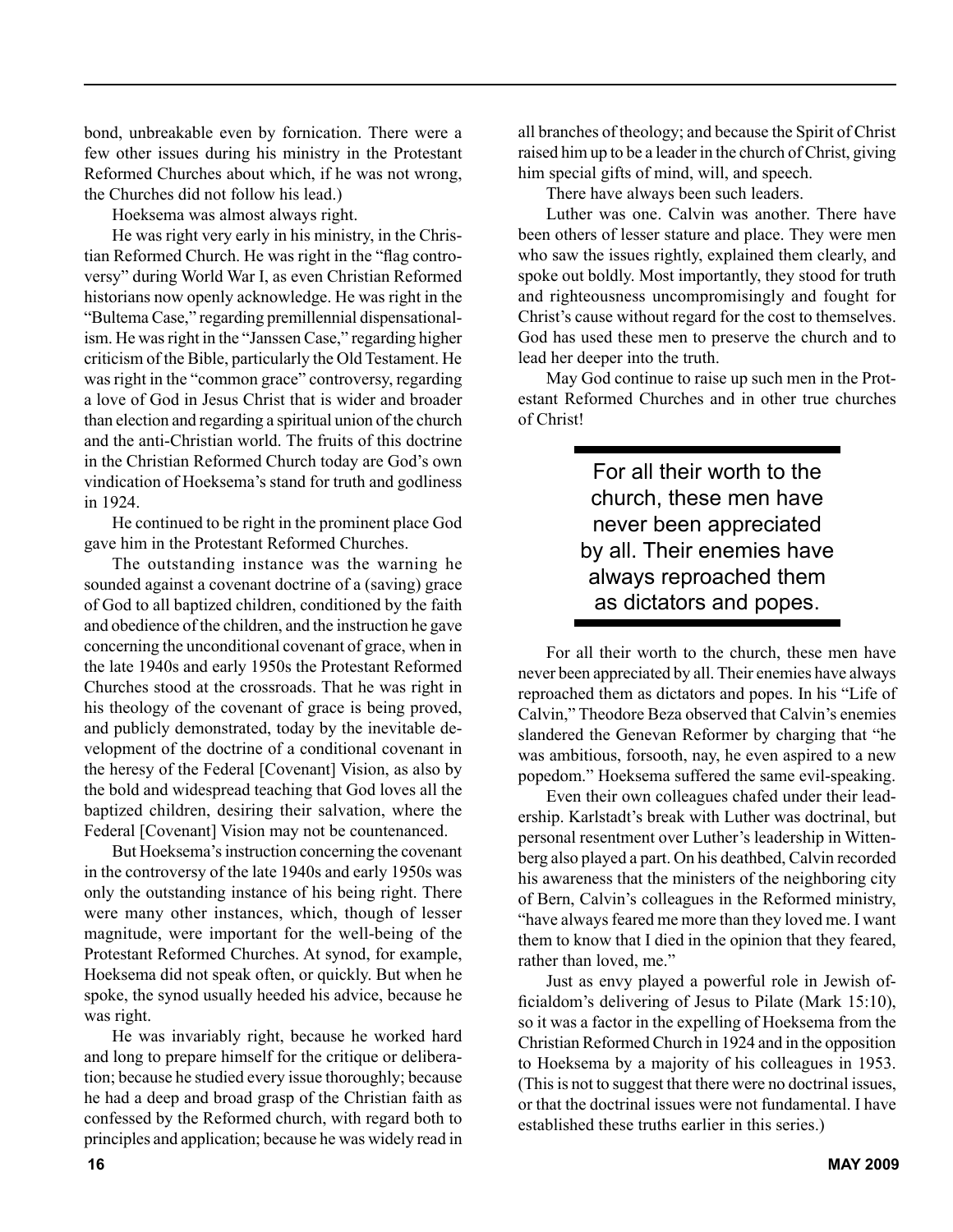Prominent Christian Reformed theologians and ministers, some of whom Hoeksema had rescued in the "Janssen Case," turned on him (to his great surprise and grief), because already in those early days of his ministry he was a dominant figure. He was always prepared; he was always convincing; he was always right.

In the great internal controversy of the Protestant Reformed Churches in the late 1940s and early 1950s, colleagues resented Hoeksema's leadership in the denomination, and were determined to diminish it, if not to destroy it altogether. It was not Hoeksema, but his antagonist in the ministry of First Church, who famously said in the days leading up to the schism, "The issue is simply this, 'Who is going to be boss of First Church?'" What motivated Hoeksema's adversaries came out in the vicious attack on his person before the secular court, when they charged that he was determined to rule, and what he could not rule he ruined.

Who will deny that the men specially gifted by the Spirit as leaders in the church did not sometimes contribute to the resentment by their own sinful weaknesses? Even the sympathetic biographers and historians say the same things about them all—Luther, Calvin, Gomarus, Kuyper: strong-willed; outspoken; impatient of contradiction, particularly with regard to the confession of sound doctrine; sometimes fiery of speech. On his deathbed, Calvin confessed, yet once more to his colleagues in Geneva, his occasionally unruly temper.

But what folly, what disregard for the church of Christ, what ingratitude to God, to reject these men on this account!

Their sins are not to be excused. But those weaknesses did not disqualify these men for the position God gave them. It is not even unthinkable that it is exactly a nature prone to such weaknesses that is essential to the use God makes of such men in the church.

What have been the consequences of the rejection of these leaders for those who rejected them? Where have the would-be leaders led their followers?

What did the rejection of Jesus by the envious Jewish officials mean for the nation of Israel?

Where did Andreas Karlstadt lead his followers, having rejected God's Luther? Into the debacle of the Peasants' War, the madness of Munster, and scattering.

What were the consequences of the rejection of J. Gresham Machen for the Presbyterian Church in the USA?

The end of the Christian Reformed Church's rejection of Herman Hoeksema is now plain for all the world to see.

When I was a boy, my father and uncles, committed members of the Protestant Reformed Churches and diligent observers of the church scene, all, over coffee on a Saturday morning would agree that one of the main problems with the Christian Reformed Church was that they did not have Herman Hoeksema as leader. I was not so sure in those days. I am sure today. Where would the Christian Reformed Church be today had it listened to Hoeksema's instruction and warning concerning being genuinely Reformed in the world and had it respected, rather than resented and rejected, his God-given position of leadership.

And what has happened to those former members of the Protestant Reformed Churches who followed the "boss of First Church" and others out of the Protestant Reformed Churches in 1953. Where are their children, grandchildren, and great grandchildren? With rare exception, swallowed up in the Christian Reformed Church, which as I write is in the process of jettisoning the "Three Forms of Unity" as its binding creeds, and publicly, shamefully pleads for the approval of practicing sodomites in its fellowship in its magazine, *The Banner*  (see the editorial in the March 2009 issue).

The good news is that, regardless of resentment and rejection, the men God raised up as leaders *led*. Luther led. Calvin led. Gomarus led. Van Velzen led. Kuyper led. Machen led. Hoeksema led.

Christ saw to it.

For the good of the church.

In Richard Newhouse's mock-indignation at Hoeksema's "*peccavi*" was recognition of Hoeksema's leadership in the Protestant Reformed Churches.

It was recognition of Hoeksema's true greatness as a leader in Christ's church.

Hoeksema was always right.

Hoeksema's response to Newhouse was not only the personal magnanimity ("largeness of soul") of one who could bear easily what might be considered (but was not intended as) an insult. It was also the spontaneous response of a God-given leader in the church, towards the end of his life and work, who had learned to pay the price, from friend and foe alike, of faithfully carrying out the demanding task that Christ his Lord had thrust upon him.

For the sake of the church.  $\triangle$ 

*Prof. Engelsma is professor emeritus of Dogmatics and Old Testament in the Protestant Reformed Theological Seminary.*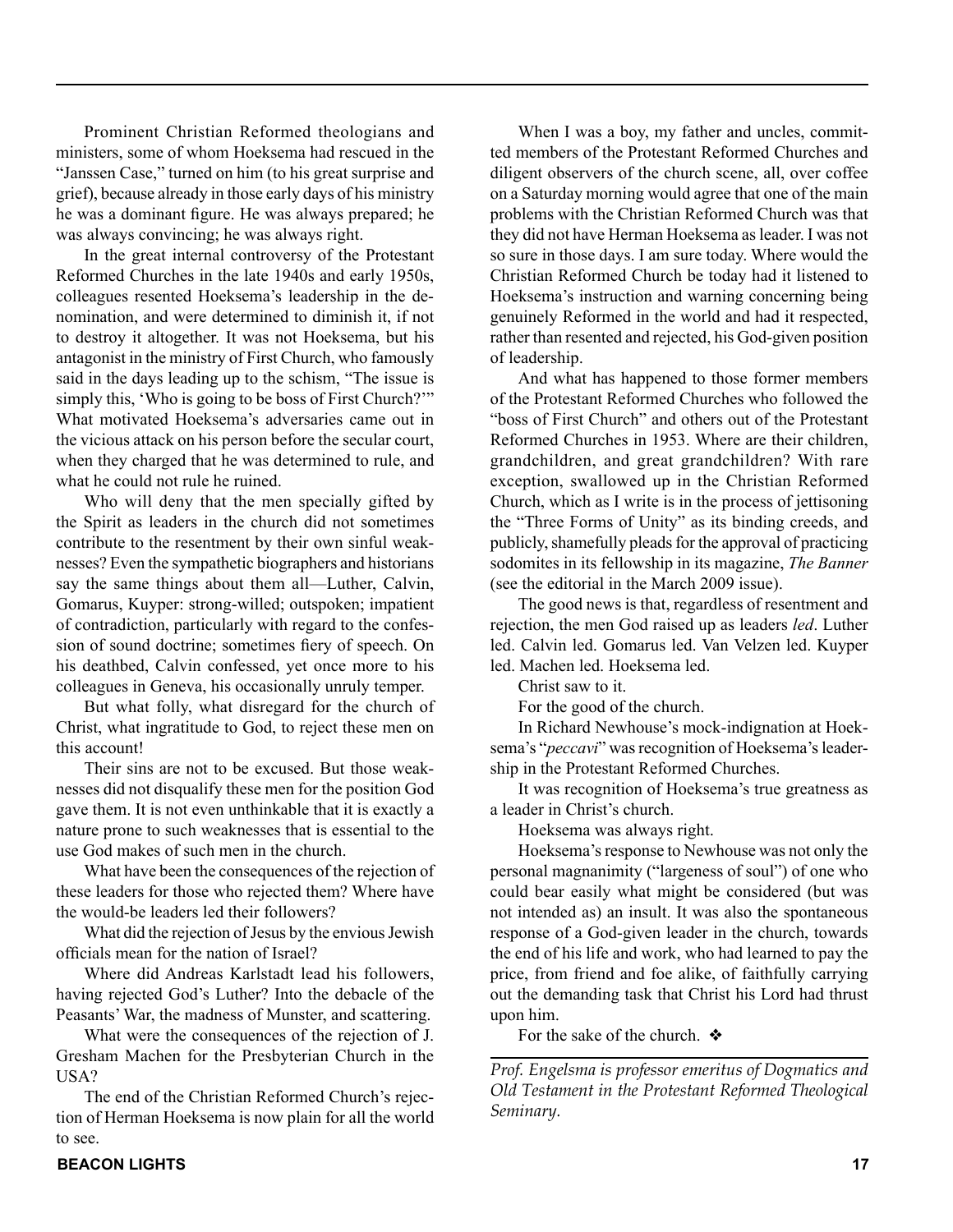#### Church News

### Church News

#### **BAPTISMS**

"He is the LORD our God: …He hath remembered his covenant for ever, the word which he commanded to a

thousand generations." Psalm 105:7, 8

- The sacrament of Holy Baptism was administered to:
- Sydney Yvonne, daughter of Mr. & Mrs. Jeremy Lubbers—Byron Center, MI
- Jayden Faith, daughter of Mr. & Mrs. Grant DeJong— Calvary, IA
- Kate Michelle, daughter of Mr. & Mrs. Joel VanEgdom— Doon, IA
- Malea Nicole, daughter of Mr. & Mrs. Dave Moelker— Grace, MI
- Oliver Koole, son of Mr. & Mrs. Travis VanderKolk— Grandville, MI
- Casey Randall, son of Mr. & Mrs. Andrew Karsemeyer— Grandville, MI

Nicole Dawn, daughter of Mr. & Mrs. Jeff Krosschell— Randolph, WI

Kadence Ann, daughter of Mr. and Mrs. Mike Streyle— South Falls, SD/Edgerton, MN

Taylor Anita, daughter of Mr. & Mrs. Michael Hanko— Southwest, MI



Edmonton, AB. Canada



**July 3-5, 2009** 

Held at Parkland Immanuel Christian School: 21304-35<sup>6</sup> Ave. NW Edmonton, Alberta, Canada

The Evangelian Committee of First FRC of Edmonton Alberta, Ca is building a Furnily Conference July3-5, 2009 following the topic:

"Calvin and the Christian Family Life"

<u> Prof. David J. Engelsma</u>: "Calvin's influenze on the Farik Prof. Barret L. Gritters: "Calvin on the Calechizing of our Children Rev. John P. Marcus: "Calvin on Family Discipline"

> For more into visit our website: www.edmontonprc.org Fim is Attack

Maya Brooklyn, daughter of Mr. & Mrs. Marc Velthouse—Trinity, MI

#### CONFESSIONS OF FAITH

"Teach me, O LORD, the way of thy statutes; and I shall keep it unto the end." Psalm 119:33 Public confession of faith in our Lord Jesus Christ was made by: Robert VanTil Jr.—Byron Center, MI Stephanie Huizing—Edmonton, Alberta, CAN Kyle Terpstra—Faith, MI Sara Vander Schaaf—Faith, MI Cory VanOverloop—Grace, MI Kyle Hanko—Lynden, WA Jill Hoffman—Southwest, MI Paula Kuiper—Southwest, MI Jeremy Essenburg—Trinity, MI Jordan Hiemstra—Trinity, MI Alex VanOverloop—Trinity, MI Andrew VerStrate—Trinity, MI Ben VerStrate—Trinity, MI Cassie Boer—Trinity, MI Brianna Prins—Trinity, MI

#### MARRIAGES

"For this God is our God for ever and ever: He will be our guide even unto death." Psalm 48:14 United in the bond of Holy Matrimony were: Mr. Brett VanderVeen and Miss Emily Dorhout—Hull, IA

#### **Still Available: The Memoirs of Rev. C. Hanko**

Extra copies of the memoirs of Rev. C. Hanko entitled, *Less than the Least*, are available for purchase at \$8 a copy. This book is an easy way to read up on some of the significant events in the history of the PRC. The reader will also gain insights into what the life of a pastor is like. This book is good for all ages and makes a great gift. If you are interested, please contact Sharon Kleyn at dskleyn@sbcglobal.net, (616) 748- 8038 or Karen Van Baren at karenvanbaren@ sbcglobal.net, (219) 374-6555.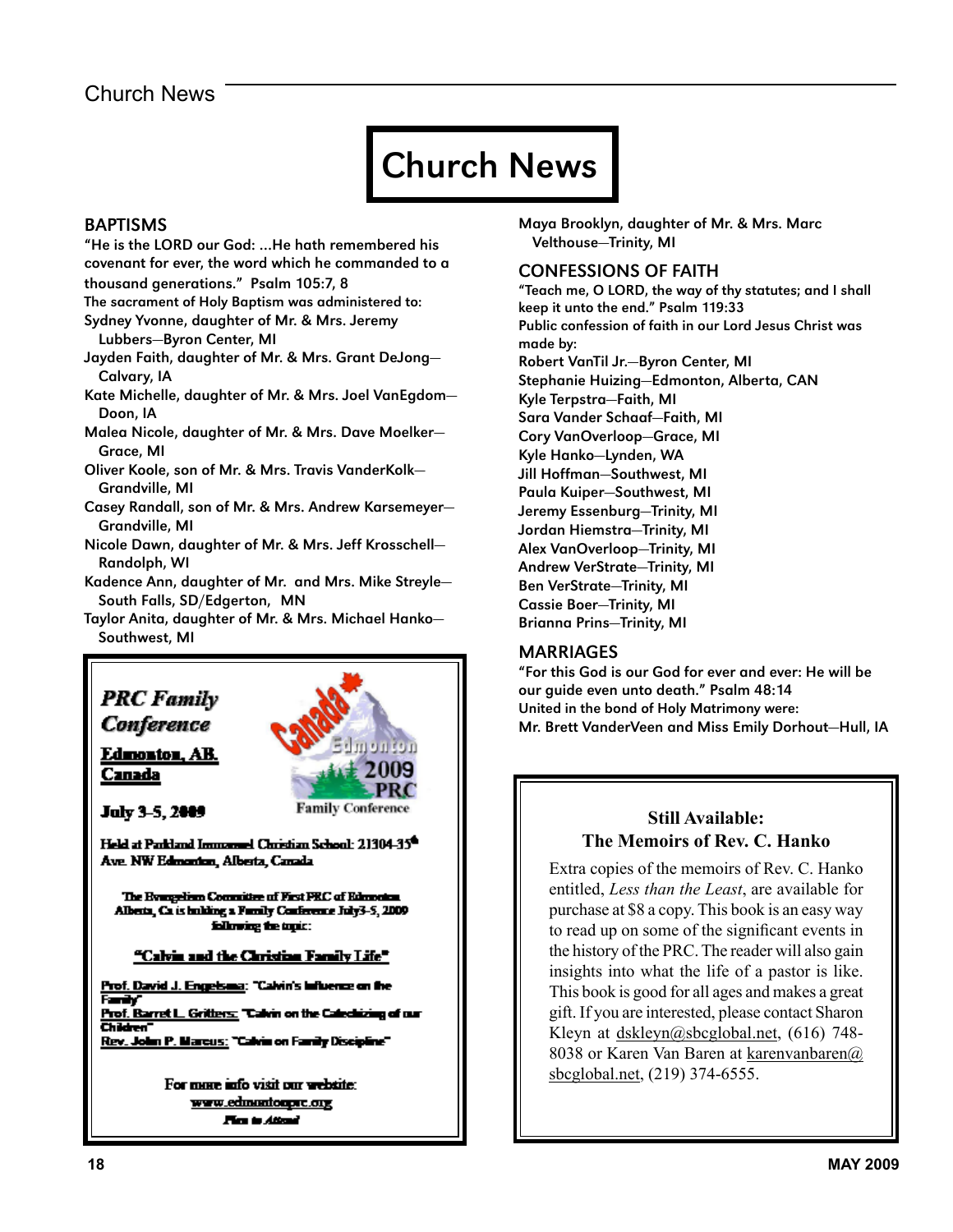### 500 Years Ago… "Let Us Find the Truth!" (3)

His father had wanted him to be a priest in the Roman Catholic Church, so he diligently studied to be a priest. But now, suddenly, word came to Jean Chauvin that his father had changed his mind. "You must study law." Besides, lawyers make more money. At least that was the concern of Jean's father. So in 1528, the eighteen-year-old Chauvin prepared to leave Paris and go to the university in Orleans to study law.

Jean did not mind the change. He didn't care about the money, but lawyers must be logical debaters, and he was good at that. In fact, his cousin Olivetanus was still arguing with him about Martin Luther's ideas. Salvation was either by grace alone—or it was not by grace at all. "Now what does Scripture say?" Olivetanus had a point. Olivetanus was even translating the Bible into French. Yes, what does Scripture say?

Jean studied the Bible to find out. But he was

still not convinced. As a very small boy he had kissed the bones of Saint Anne with his own dear mother! And was he not yet a chaplain in the Church of Rome? But his cousin, and some of his friends—and even some of his learned professors—they were embracing these new Reformation doctrines and teaching them, dangerous though it was. Many a martyr had already been burnt in Paris, even while Jean was there.

Jean sighed as he thought on these things and began his long walk to Orleans. He had plenty of time to think and many miles to go.

Once there, he began his studies in earnest. Each day he would commit his professors' lectures to memory. Within one year he was capable of lecturing himself! Jean learned Greek in Orleans, too. His professor of Greek, named Wolmar, used the New Testament to teach this language. Wolmar came from Germany and took Lutheran ideas along with him. The Scriptures he used were not lost on his gifted pupil named Chauvin.

## Kids' Page **The Soo Venus Adole** . . . let it shine !

by Connie Meyer

After one year at Orleans, Jean and a number of others heard about a famous professor newly arrived at Bourges, so they left to study law there. His Lutheran professor Wolmar moved there, too. It was safer for Protestants in Bourges.

Among his other duties, Wolmar tutored a young boy in his home at Bourges. The boy's name was Theodore Beza. The twenty-year-old Chauvin became acquainted with the twelveyear-old Beza at Wolmar's house. In the providence of God, their paths would one day, significantly, cross again.

But for now, Jean Chauvin studied law, and Scripture. He had many learned friends, and we can only imagine the discussions between such men, young and old, who lived in these times of persecution and upheaval in the church—men who sincerely and diligently sought to know the truth.

#### **Find the following underlined words in the puzzle below:**

Shew me thy ways, O Lord; teach me thy paths. Lead me in thy truth, and teach me: for thou art the God of my salvation; on thee do I wait all the day. Remember, O Lord, thy tender mercies and thy lovingkindnesses; for they have been ever of old. Psalm 25:4-6

| TRUSHEWSWOLDWBMT                |  |  |  |  |  |  |  |
|---------------------------------|--|--|--|--|--|--|--|
| Y E S C L O R N O I T A V L A S |  |  |  |  |  |  |  |
| WMAVDGMERCIESMSW                |  |  |  |  |  |  |  |
| S E B C R E V E P T H L B Y E P |  |  |  |  |  |  |  |
| T M C H H C D T Y R T P A T H S |  |  |  |  |  |  |  |
| L B L E H N X A L L P W S N M A |  |  |  |  |  |  |  |
| S E S S E N D N I K G N I V O L |  |  |  |  |  |  |  |
| WRATRUTHGEFDOCHM                |  |  |  |  |  |  |  |

*Connie is a member of Hope Protestant Reformed Church in Grand Rapids, Michigan.*